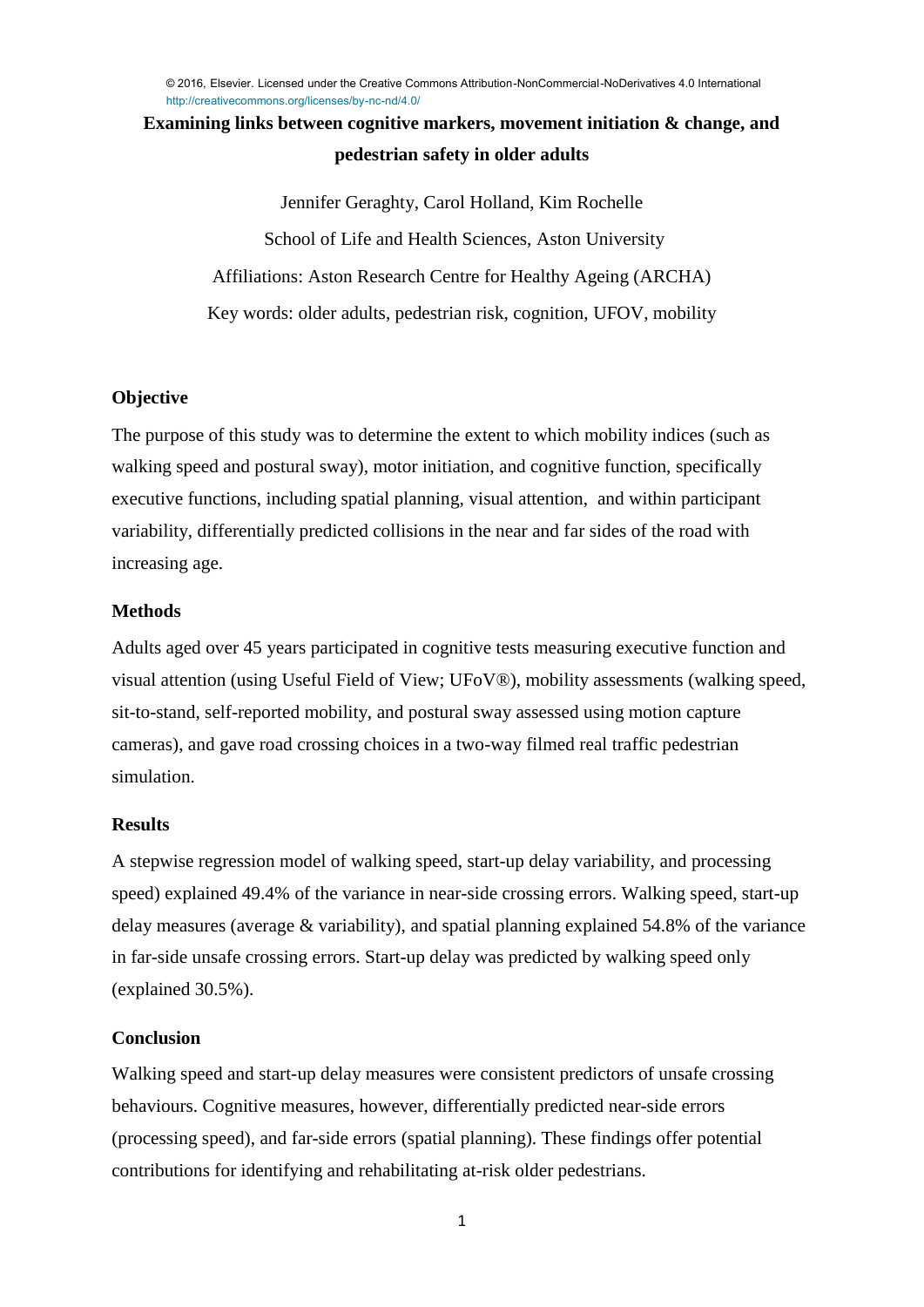#### **1.0 Introduction**

#### *1.1 Pedestrian Incidents and Fatalities*

Adults over the age of 65 years represent 17.4% of the UK population, a rise of 17.3% since 2003 (UK National Statistics, 2014), and this figure is expected to rise (UK National Statistics, 2012). Rolinson, Hewson, Hellier, & Husband (2012) compared the number of pedestrian traffic collisions between 1989 and 2009 with the UK National Travel Survey of estimated trips. They found that the estimated risk of pedestrian fatal injury in the age group 70 years and above was 5.19 times greater per trip compared to pedestrians aged 21-29 years. The high number of fatalities in older adults may be partially due to increased physical frailty, for example, caused by additional diseases, such as osteoporosis (Rubenstein, 2006), which could make a collision more likely to result in serious injury or death. However, this lack of resilience to physical collision does not explain why so many over the age of 60 years are being involved in such an incident in the first place (21.82% killed or severely injured, 14.68% of all injury severities; DFT, 2010). Determining the person-based risk markers for the occurrence of pedestrian collisions in older adults is necessary if prevention strategies are to be developed.

#### *1.2 Near-side and Far-Side Fatalities in Older Adults*

A first question is whether there are salient differences in the type of incidents older pedestrians have as compared to younger adults or other high risk groups such as children. Police reports, such as that of Fontaine & Gourlet (1997) in France found that older pedestrians over the age of 65 were more likely to be fatally injured in the middle or far-side of the road than the first half of the road (near-side, nearest to the pedestrian start point). Additionally, Oxley, Fildes, Ihsen, Charlton, & Day (1997) found larger numbers of older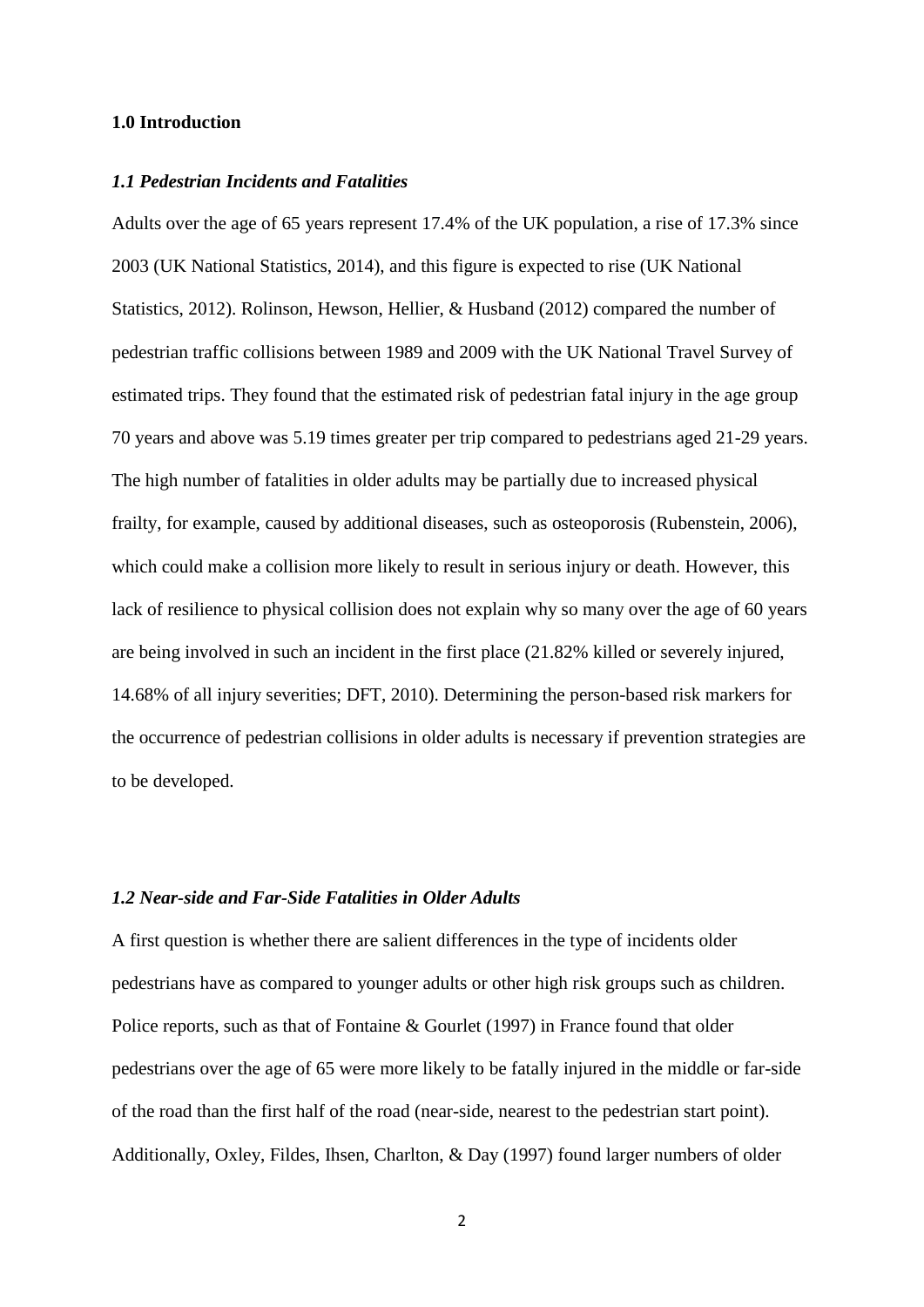pedestrian collisions (where obstacles were not present) were made when traffic was coming from the far-side of the road compared to near-side collisions. In contrast, for younger adults, there was little difference between near-side and far-side collisions. Various authors have suggested that these data imply that older pedestrians are mainly attending to the immediate threat and either misjudging or not acknowledging the next lane of traffic. In a meta-analysis of pedestrian collisions and the types of roads in which they occurred, Dunbar (2012) found that the numbers of near-side compared to far-side pedestrian casualties declined across the lifespan from the ages of 10-15 years until the ages of 85 years and above. This suggests that there may be an increasing failure to attend to the far-side of the road as age increases. This pattern, however, reversed after 85 years of age, which although not significant, an increase in near-side errors may also demonstrate a lack of general attentional control in very old age. The current study examined the potential differential roles of attention and spatial abilities in far-side and near-side traffic errors in order to attempt to clarify the predictors of errors relevant to each direction and any age-related change in this.

#### *1.3 Crossing Decisions, Motor Control & Mobility*

Normal gait becomes increasingly more difficult, and slower with increasing age. Walking speed in older adults is on average 0.9m/s in men and 0.8m/s in women over the age of 65 years (Asher, Aresu, Falaschetti, & Mindell, 2012), whereas younger adults walk at an average speed of 1.43 m/s (Bohannon & Andrews, 2011). This is problematic when road pedestrian crossings typically allow a walking speed of approximately 1.2m/s (Bohannon & Andrews, 2011). In addition to the data above on near versus far-side collisions, older adults have also been found to be more likely to be involved in a pedestrian incident on wider roads (Zegeer, Stutts, Huang, Zhou, Rodgman, 1996; Zegeer, Stutts, Huang, & Zhou, 1993), suggesting that frailty may be a factor in reaching the second half of the road safely. Walking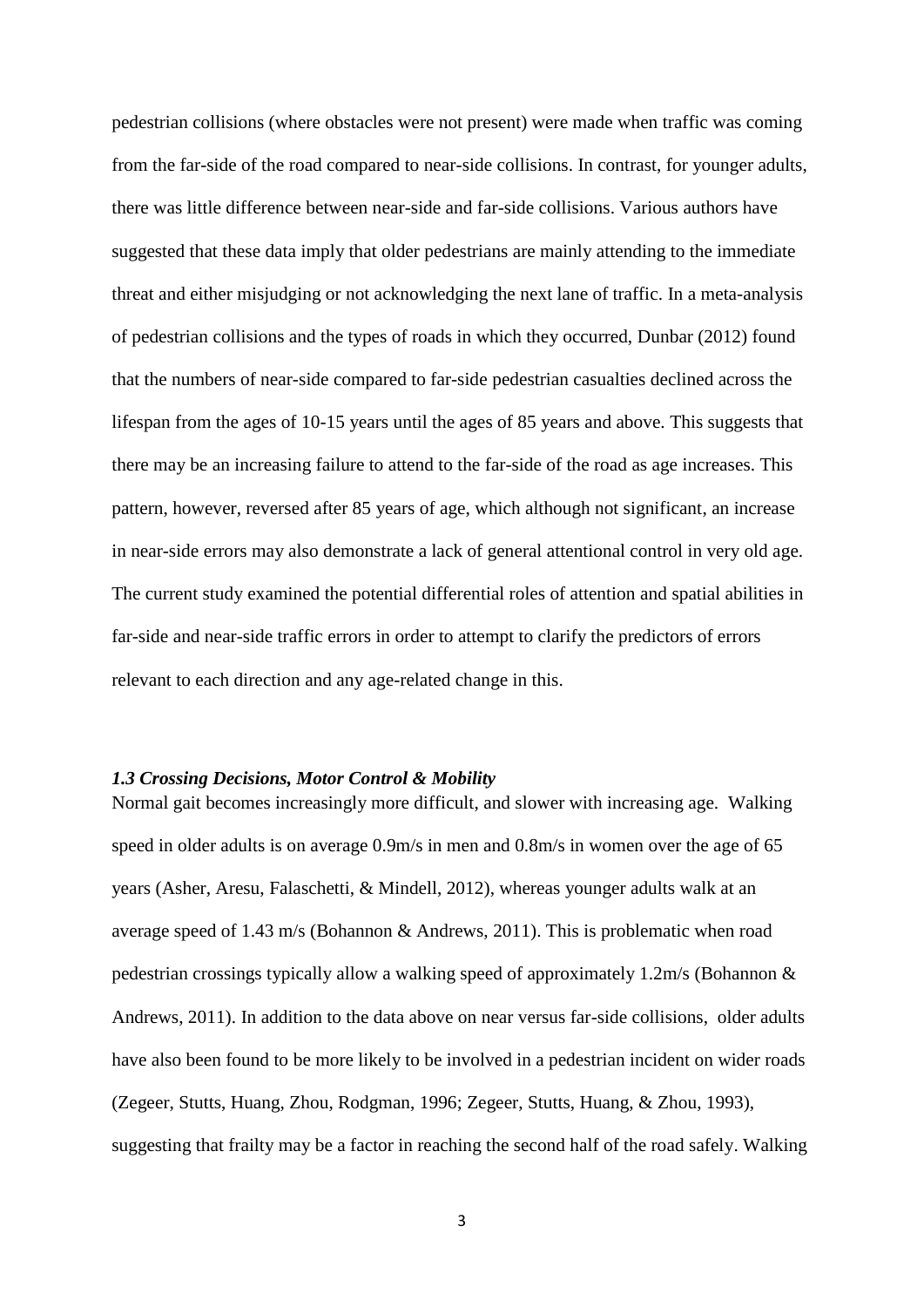speed has been previously found to be important in predicting unsafe crossing errors in simulated environments (Dommes, Cavallo, & Oxley, 2013; Holland & Hill, 2010).

Older adults also display a delay in starting to walk once they have decided to do so (Holland & Hill, 2010). This delay (i.e. motor initiation, or start-up delay), along with changing mobility and crossing skill, may influence crossing error. Using a two-way simulated road environment, Holland & Hill (2010) found that older adults (particularly older men) demonstrated significantly more total unsafe crossing decisions, and unsafe crossing behaviour (smaller safety margins, fewer or wrong direction head turns) compared to their younger counterparts. Road crossing skill (e.g. walking time estimation, looking behaviours, and safety margins left) as well as mobility indicators (mobility assessment, start-up delay, walking speed) were major determinants of crossing errors. Start-up delay alone predicted 21% of unsafe crossing variance. Delay in beginning to cross would be likely to result in a safe crossing gap no longer being safe once the person began to move. This implied that mobility and motor initiation are major components of unsafe crossings, but also suggested differing effects between genders. The role of start-up delay seems central to the investigation, and potential remediation, since not only does it seem to be one of the most salient predictors of unsafe crossings, it is also possible that it is amenable to training, with Thomson, Tolmie, Foot, Whelan, Sarvary, & Morrison, (2005) demonstrating that motor initiation improved with perceptual training in children, which may generalise to adults. This paper directly assessed the extent to which cognition or mobility contributes towards start-up initiation time (delay), as well as further exploring the role of start-up delay on unsafe crossing errors by comparing its contribution to near- and far-side errors.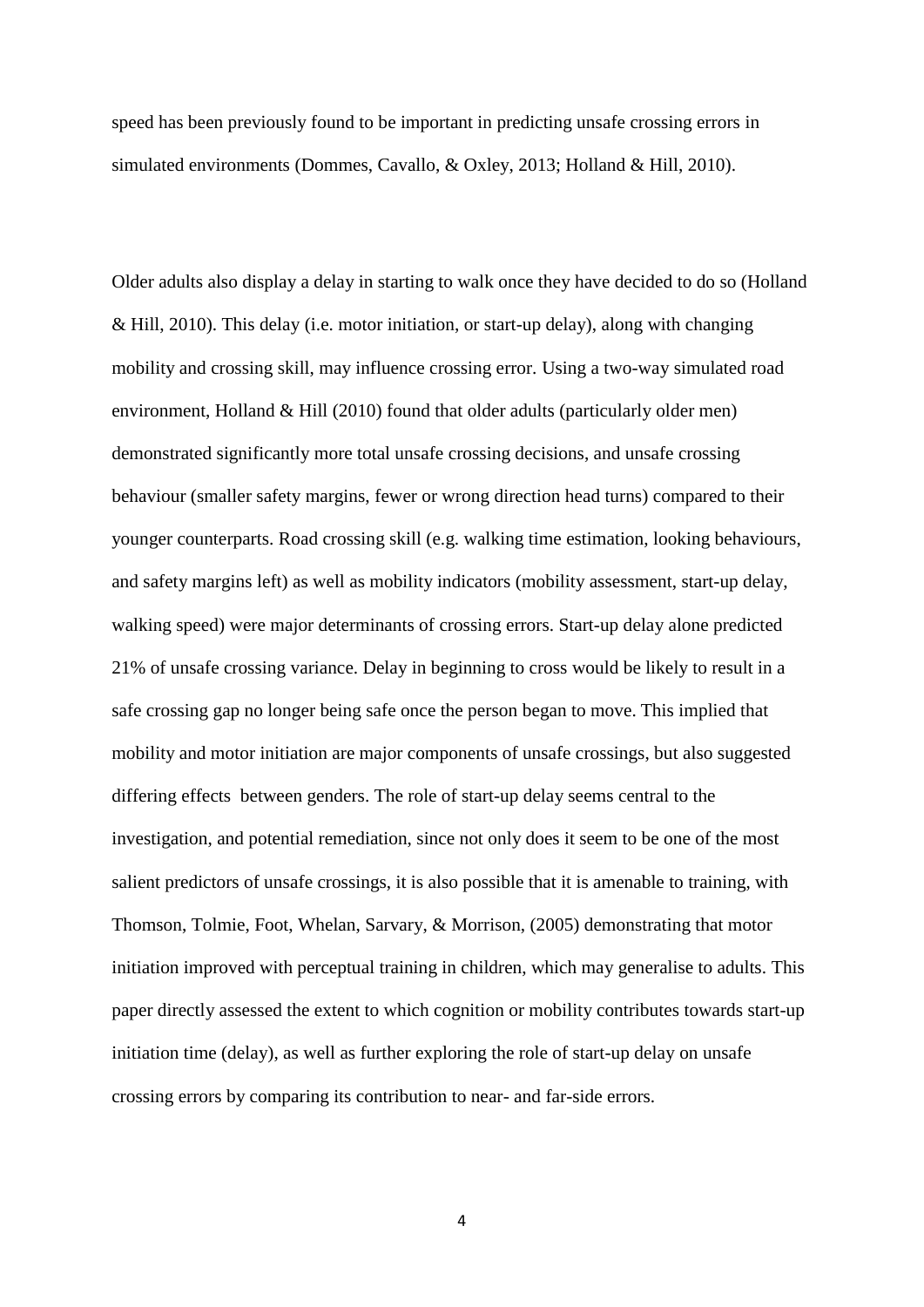Besides walking speed and sit-to stand measures, balance may also be a factor in unsafe crossing decisions. Nagamatsu, et al (2011), in a pedestrian simulator (CAVE virtual environment) study, found that those at risk of falling (assessed using the Physiological Profile Assessment, including postural sway), were found to make more 'collisions' with virtual moving cars, and took longer to 'cross the road' (slower walking speed) than those not at risk whilst completing an 'active' secondary attention-based task (talking on the phone), but not with 'passive' distraction (listening to music) and no distraction. 'At risk' older adults were also involved in more 'collisions' (in the divided attention condition) in the near-side. As the 'at risk' group showed issues of postural sway, this study implied that balance may be an additional contributor to pedestrian behaviour.

#### *1.4 Crossing Decisions and Cognition*

One reason for the overrepresentation of older adults in pedestrian fatalities, particularly in the far-side of the road, may be as a result of incorrect crossing judgments. Oxley, Ihsen, Fildes, Charlton, & Day (2005), in a two-way simulated roadside environment, and Lobjois & Cavallo (2007) in a one-way simulation, found that both younger and older adults' decisions to cross were influenced more by the distance of the car than by the speed, suggesting difficulties in integrating and processing two sources of spatial information whilst deciding on whether to cross. Also, as this appears to be present in both a one-way and twoway crossing environment, this spatial planning may be a factor in both near-side and far-side unsafe crossings, although not measured directly in the above studies. In support of a role of spatial planning ability in negotiating a moving environment, navigational planning (as measured using a zoo mapping test), has previously been found to correlate with a reduced ability to successfully navigate a virtual reality shopping environment in older adults (Sangani, Koenig, Kizony, & Weiss, 2013). Planning ability, such as that measured by the Tower of London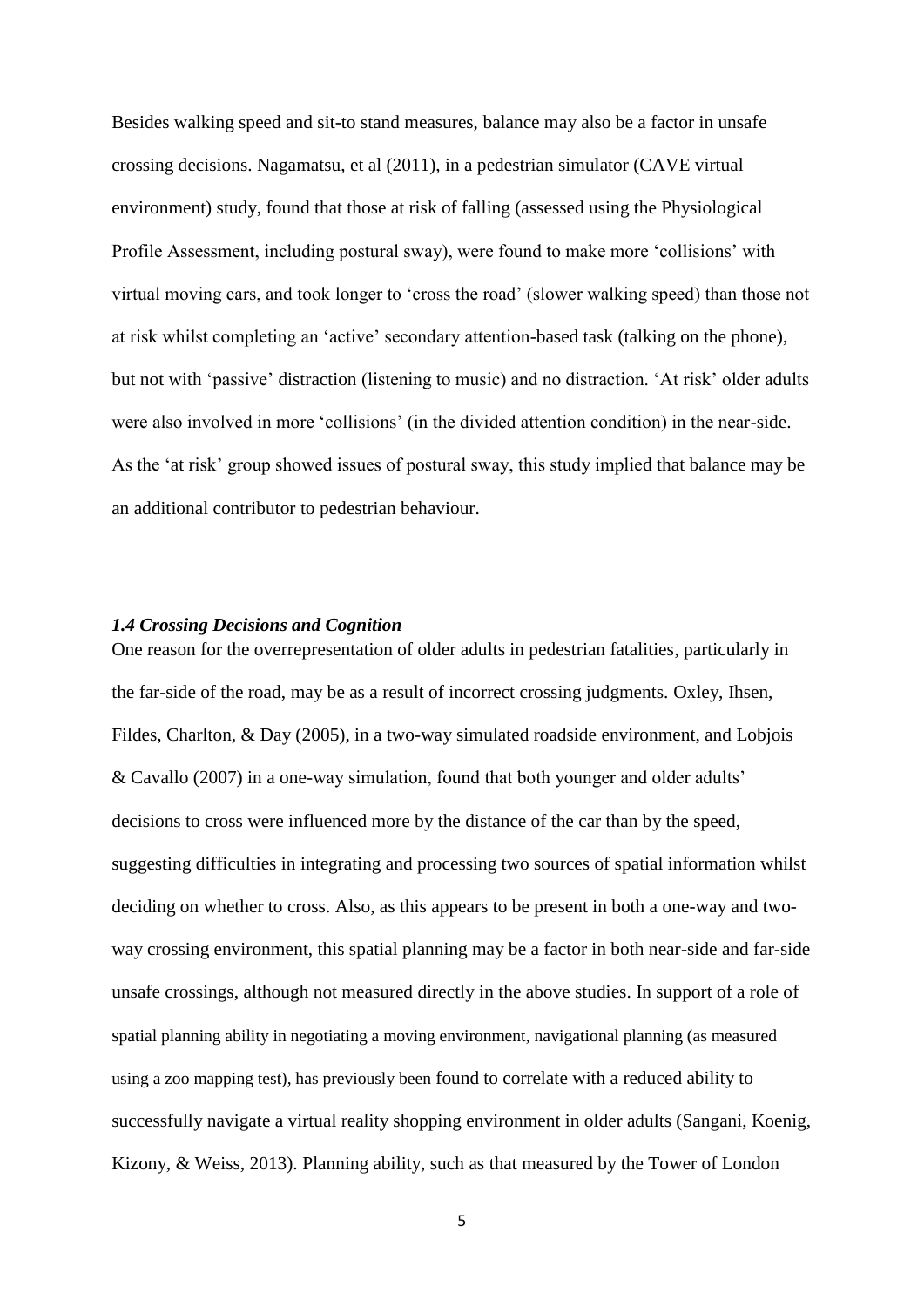task (Shallice, 1982) is commonly used as a measure of executive function, also loading on working memory for older adults (Phillips, Gilhooly, Logie et al., 2003). This measure has further been shown to be related to freezing of gait in Parkinson's disease (Ferrari, Lagravinese, Pelosin et al., 2015). In addition to being able to begin moving upon making a decision to do so, pedestrian decisions involve mentally appraising action sequences and consequences prior to physically engaging in the task, that is the essence of planning. In this study, a touch screen version of the Tower of London, the Stockings of Cambridge task (CANTAB) is used to assess planning.

Further, both long and short term spatial memory deficits (i.e. working memory capacity for spatial cues, measured using a block tapping test) have been indicated with increasing age (Piccardi, Iaria, Bianchini, Zompanti, & Guariglia, 2011). Working memory, measured using backwards digit span and visual (spatial) working memory were linked with visual attention (Useful Field of View, see below for details), and driving hazard observation measures by Anstey, Horswill, Wood, & Hatherly, (2012), indicating a role in the traffic environment. This paper therefore directly measures the relationship between spatial working memory with near and far side crossing indicators.

Useful Field of View (UFoVR; Ball, Owsley, 1992), measures processing speed (optimal inspection time for central vision), divided attention (optimal inspection time to recognise central and concurrent secondary target), and selective attention (optimal inspection time to identify central and secondary target in the presence of distractors). A measure of visual attention performance, it can be worsened by the presence of distractors, especially if similar in appearance, and shown for a shorter stimulus exposure period. Poorer UFoV performance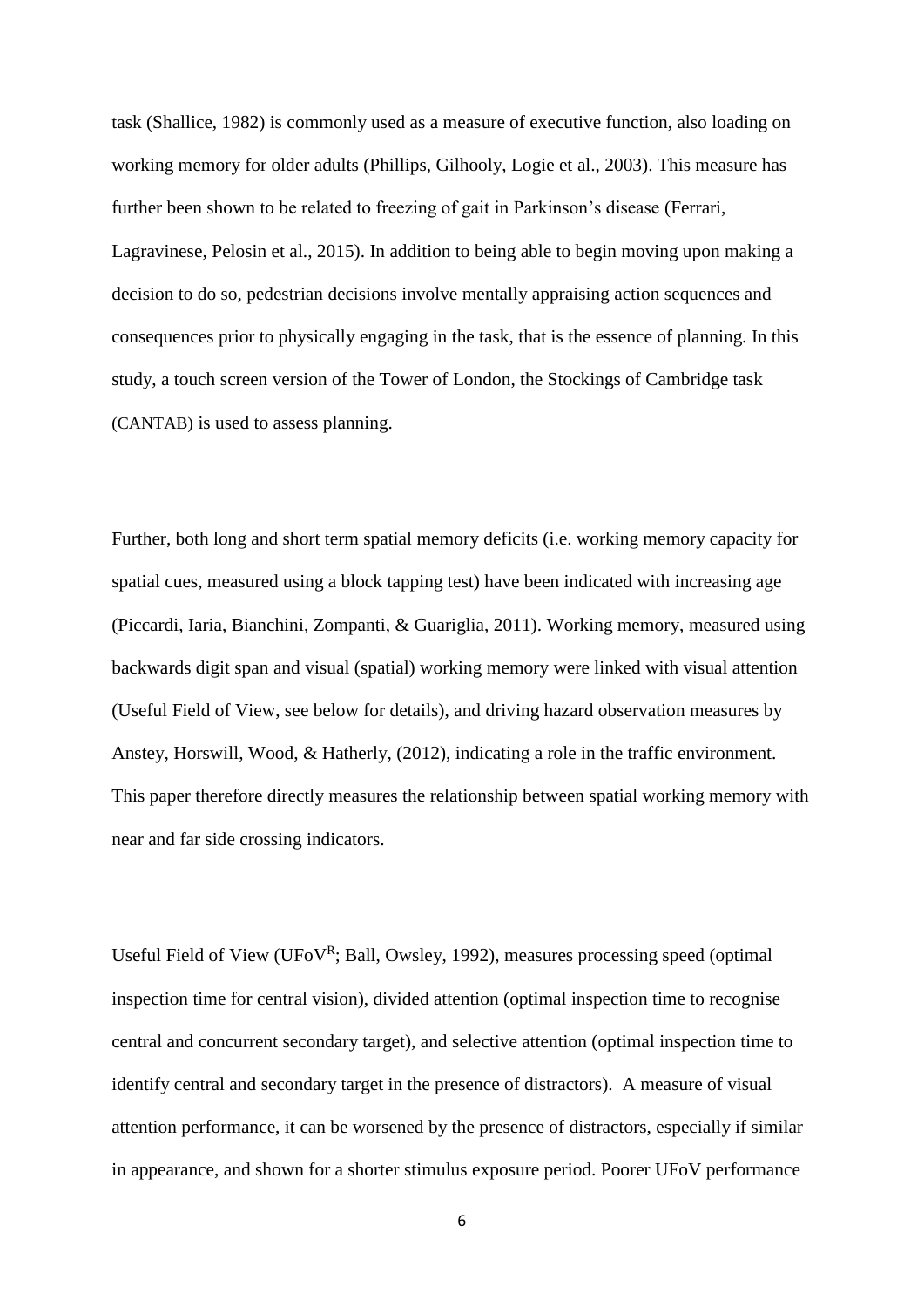has been found to be consistently linked to poor driving outcomes (including retrospective recorded driving incidents, and driving simulator studies), as shown by a meta-analysis by Clay, Wadley, Edwards, et al, (2005) in older adults. These findings suggest that UFoV may be involved in attending to and processing salient items on the road. In addition, lower UFoV inspection times have been related to physical mobility indices, for example, higher balance levels achieved in older adults (Reed-Jones, Dorgo, Hitchings, & Bader, 2012). As balance has been implied in relation to unsafe crossings (Nagamatsu, et al, 2011), and as pedestrian fatality statistics imply a role of inattention, it could be hypothesised that UFoV may relate to unsafe pedestrian behaviour. Combined with Nagamatsu, et al's (2011) finding that older adults at risk of falling (partially categorised by postural sway) made more near-side crossing errors, this previous research implies that visual attention may be linked to near-side crossing errors. In support of a link between UFoV and pedestrian crossing error, Dommes, Cavallo, & Oxley (2013), and Dommes & Cavallo (2011) found that the reduced processing speed (measured using the UFoV), was an important predictor of total unsafe crossing errors in one and two lane simulated traffic. These authors, however, did not explore whether there was a differential effect of UFoV on near-side and far-side unsafe crossings, despite reported differences in number in pedestrian fatality statistics.

Further executive functions, such as set shifting and inhibition, may also contribute towards unsafe crossing errors. Dommes, Cavallo, & Oxley (2013) found that vehicle time-to-arrival estimates and attention shifting were highly predictive of total unsafe crossing errors. This suggests that perceptual speed and cognition are important, even after including mobility, in predicting total unsafe crossing errors. Dommes & Cavallo, (2011) also found inhibitory executive control (measured using the Go No-Go and Stroop task) to be significantly predictive of unsafe crossings with increasing age, adding an additional 4.1% once UFoV,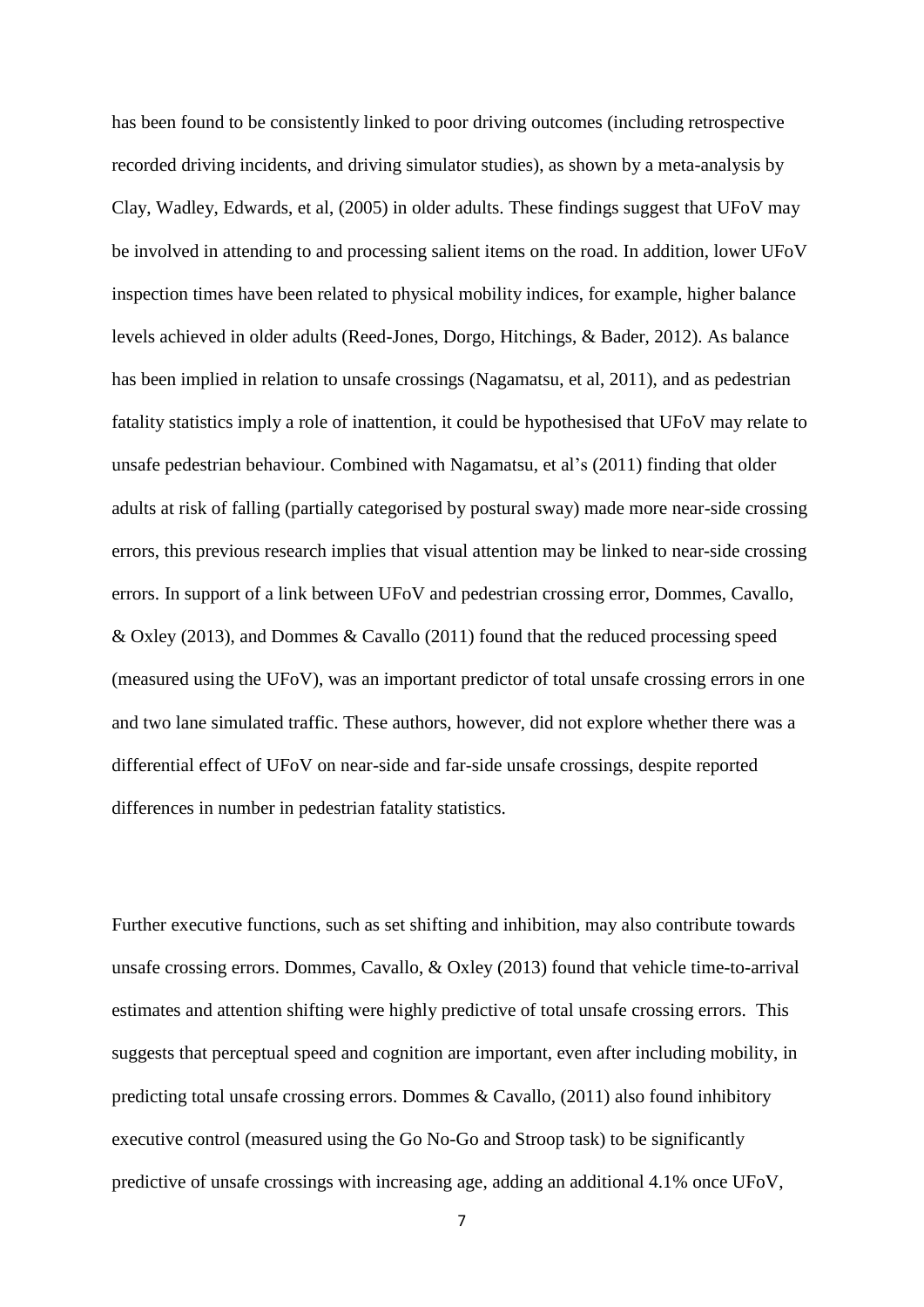vehicle time to arrival, and walking speed were accounted for. As indicated above, these authors did not explore whether these different aspects of cognition and mobility contribute differentially towards predicting near-side and far-side crossing error.

#### *1.5 Within Participant Variability*

Age has also been related to increased intra-individual variability in reaction times across trials (i.e. reaction time changeability) (Bunce, MacDonald, & Hultsch, 2004). This variability in cognitive tasks is especially apparent when tasks are cognitively demanding (Strauss, Bielak, Bunce, Hunter, & Hultsch, 2007), due to competing attentional processes carrying out the task (Kelly, Uddin, Biswal, Castellanos, & Milham, 2008). Recent research has identified that intra-individual variability in reaction times is negatively related to other cognitive functions such as perceptual speed, working memory, episodic memory, fluid cognitive abilities (Bunce, MacDonald, & Hultsch, 2004) and inhibition control (Bellgrove, Hester, Garavan, 2004).

Currently there is a limited amount of research exploring the link between within participant variability in everyday activities (Bunce, Young, Blane, & Khugputh, 2012). Bunce, et al (2012) examined effects of within participant variability (task standard deviation) on simulated driving performance. Inhibition, reaction time, and within participant variability were related to more unsafe distances and variable gaps between themselves and the car in front, along with more deviation in lane position. This variability in cognitive and driver performance increased with age. Given this link between within participant variability and driver road safety margins, and as executive functions previously linked to pedestrian safety also relate to within participant variability, variability may at least partially contribute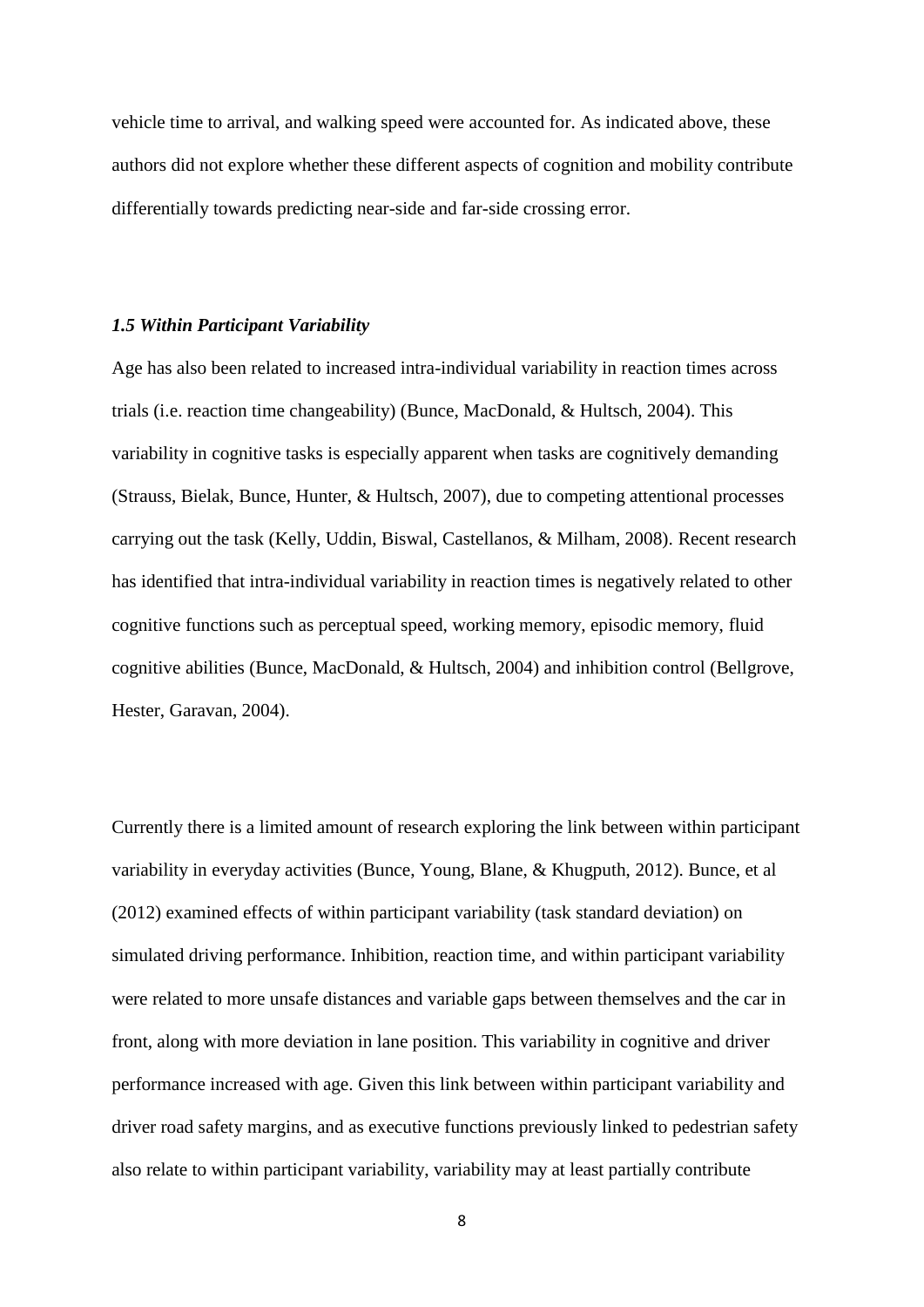towards pedestrian crossing errors. As attentional variability in Bunce et al's (2012) study was related to immediate lane position and safety margin in driving, this suggests that it could be extended to immediate lane (or near-side) crossing decisions. The current paper therefore hypothesises that within participant variability may affect crossing accuracy, particularly near-side errors, as a result of potential gaps in vigilance caused by variability.

In summary, it is unclear whether crossing errors are due to issues with mobility and motor control, or to aspects of cognitive function, or a combination. Some of the inconsistencies in previous literature may be due to different mobility and cognitive abilities relating to differing lane error types, given that previous studies examining pedestrian behaviour either use one lane of traffic, or do not separate lane errors in two lane traffic simulations when attempting to investigate risk factors. Although it is clear that there are more far-side crossing errors than near-side with increasing age, near-side errors still occur in this population and so the possibility of differential predictors needs investigation. In addition, little is known about the link between certain aspects of cognitive function such as spatial planning and spatial working memory, with start-up delay, and crossing error. Previous studies generally focus on fall risk and walking speed, but not on other aspects of physical ability that could affect crossing safety, despite evidence that suggest other mobility abilities may impact on pedestrian success. Further to this, as start-up delay appears to be strong predictor of unsafe crossing behaviours in older adults, and has potential training possibilities, this paper will directly assess the extent to which cognition or mobility contributes towards start-up initiation time.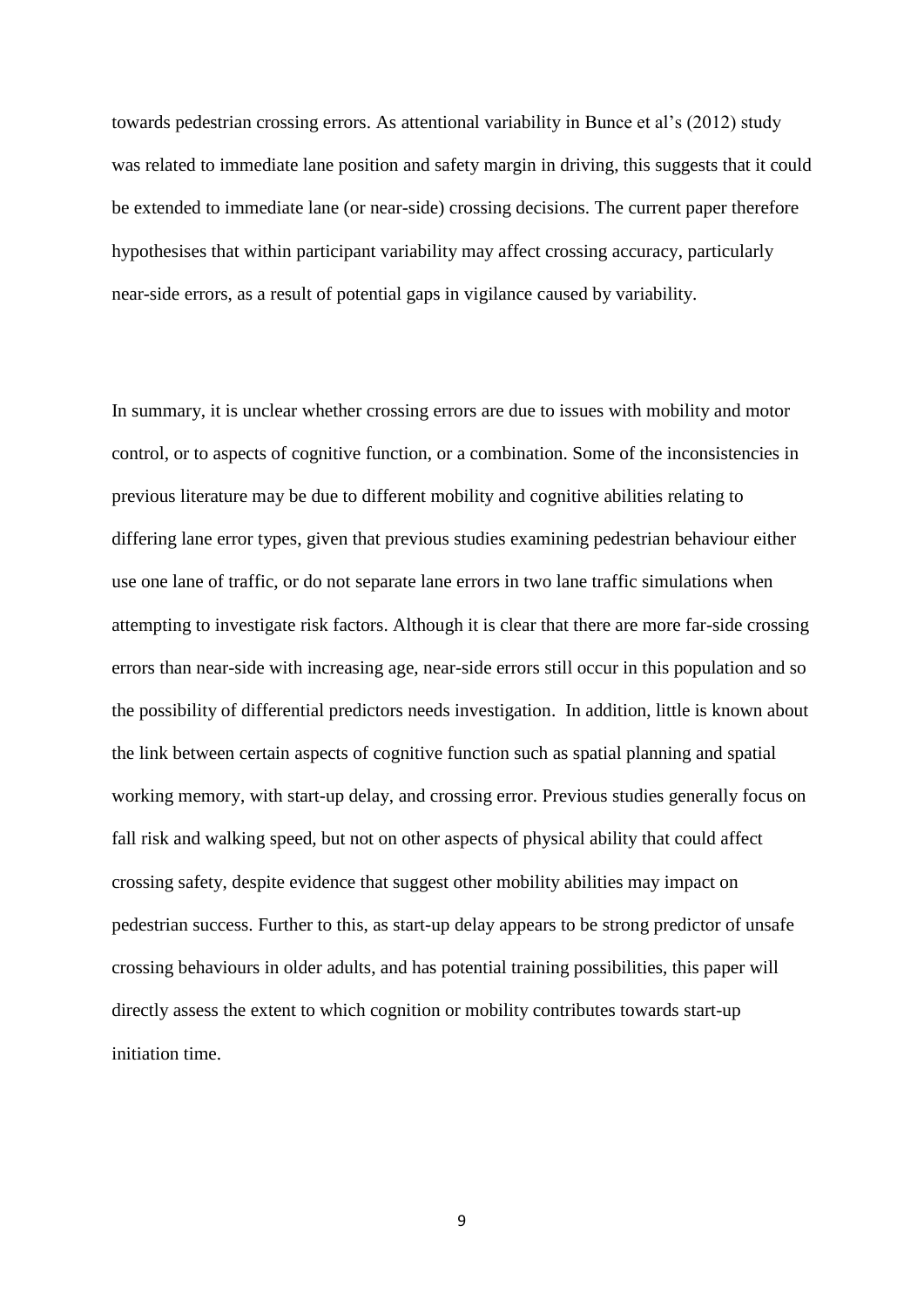With this in mind, a battery of executive function and visual attention and processing speed tests was employed. Additionally, physical capabilities such as postural sway were added. The purpose of this study was to elucidate the role of specific cognitive functions, visual attention, and motor function markers on components of unsafe crossing, including start-up delay in older age, specifically comparing cognitive with motor predictors of potential collisions in the near- and far-sides of the road using a simulation paradigm.

The hypotheses that were tested were:

1a) An age effect is present for the presence of more far-side unsafe crossing errors than near-side crossing errors.

1b) An age and gender relationship is present for unsafe crossing behaviours (i.e. near- and far- side errors, and start-up delay)

2) Mobility difficulties, start-up delay, and cognitive function will differentially relate to near-side and far-side errors.

3) Mobility and cognition will have differing predictive values for near-side unsafe, and farside unsafe crossing decisions.

4) Mobility and cognition will have differing predictive values towards Start-up Delay.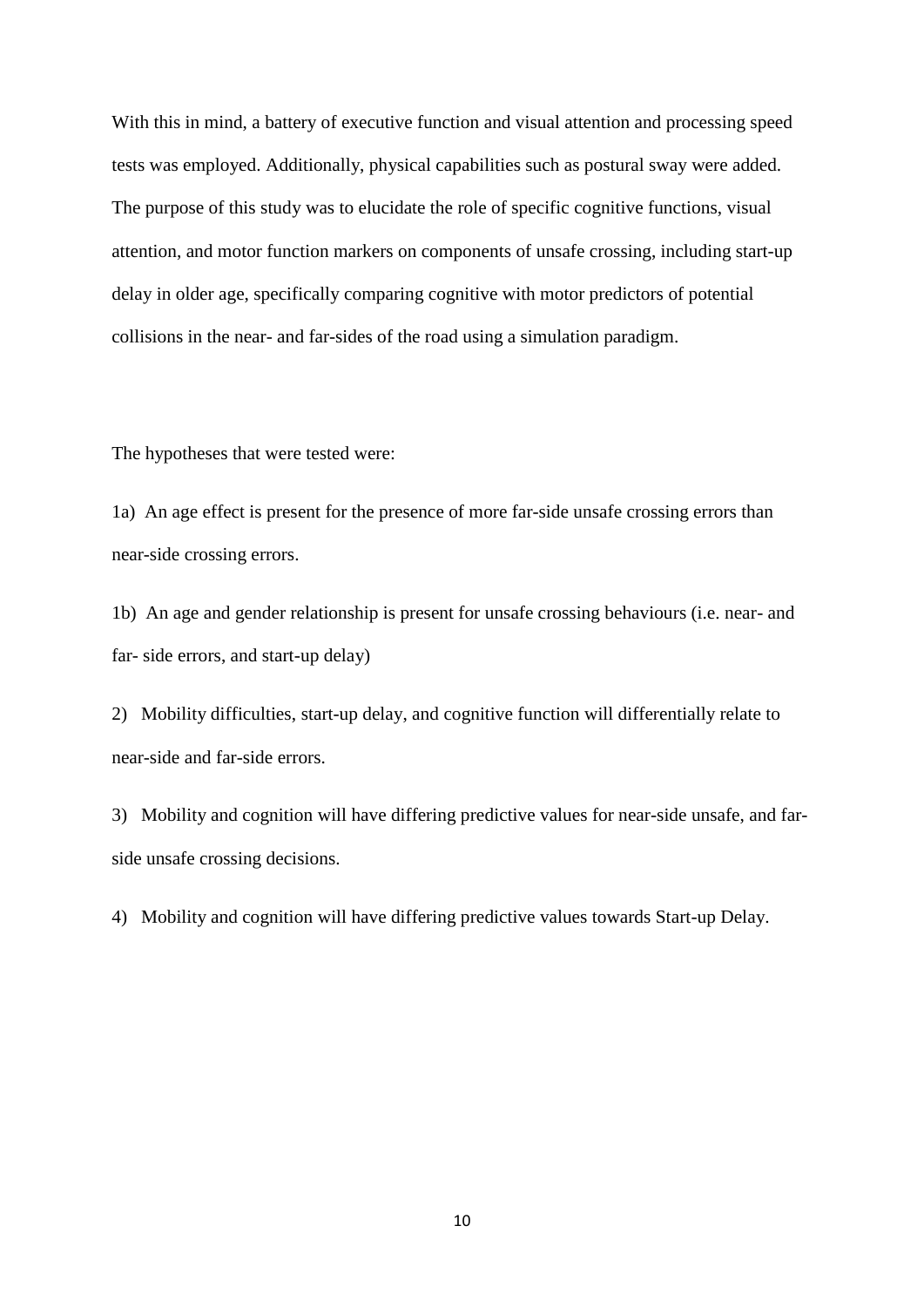#### **2.0 Method**

#### *2.1 Design*

The study uses an observational design to examine relationships between assessments of cognition and mobility, and road crossing performance in a simulated pedestrian situation. Age is treated as a continuous variable, starting from 45 years and onwards. This age range was chosen as changes in road fatality statistics begin at the age of 60 years (Department for Transport, 2011), and then fatalities increase further after 70 years (Rolinson, Hewson, Hellier, & Husband, 2012).

#### *2.2 Plan of Analyses*

To measure Hypothesis 1a (An age effect is present in the proportion of near-side and farside unsafe crossings), a one-way within participants ANOVA and a one-way within participants ANCOVA, in which age was controlled for (to see if controlling for age would remove any differences between lane crossing errors, proportion of near- and far-side errors as the directional factors) were used. Hypothesis 1b (An age and gender relationship is present for unsafe crossing behaviours) was measured using correlational analyses. A partial correlation matrix was conducted, controlling for age and gender, to measure Hypothesis 2 (Mobility difficulties, start-up delay, and cognitive function are differentially related to nearside and far-side unsafe crossing behaviour). A series of stepwise regressions were employed to test Hypothesis 3 (Mobility and Executive Function will have differing predictive values for near-side and far-side unsafe crossing behaviours) and Hypothesis 4 (Mobility and Executive Function will have differing predictive values towards Start-up Delay). The following variables were entered into the regressions: age, gender, walking speed, self-rated mobility score, sit-to-stand times, perturbation average, perturbation coefficient of variance, start-up delay average and start-up delay coefficient of variance (except for the start-up delay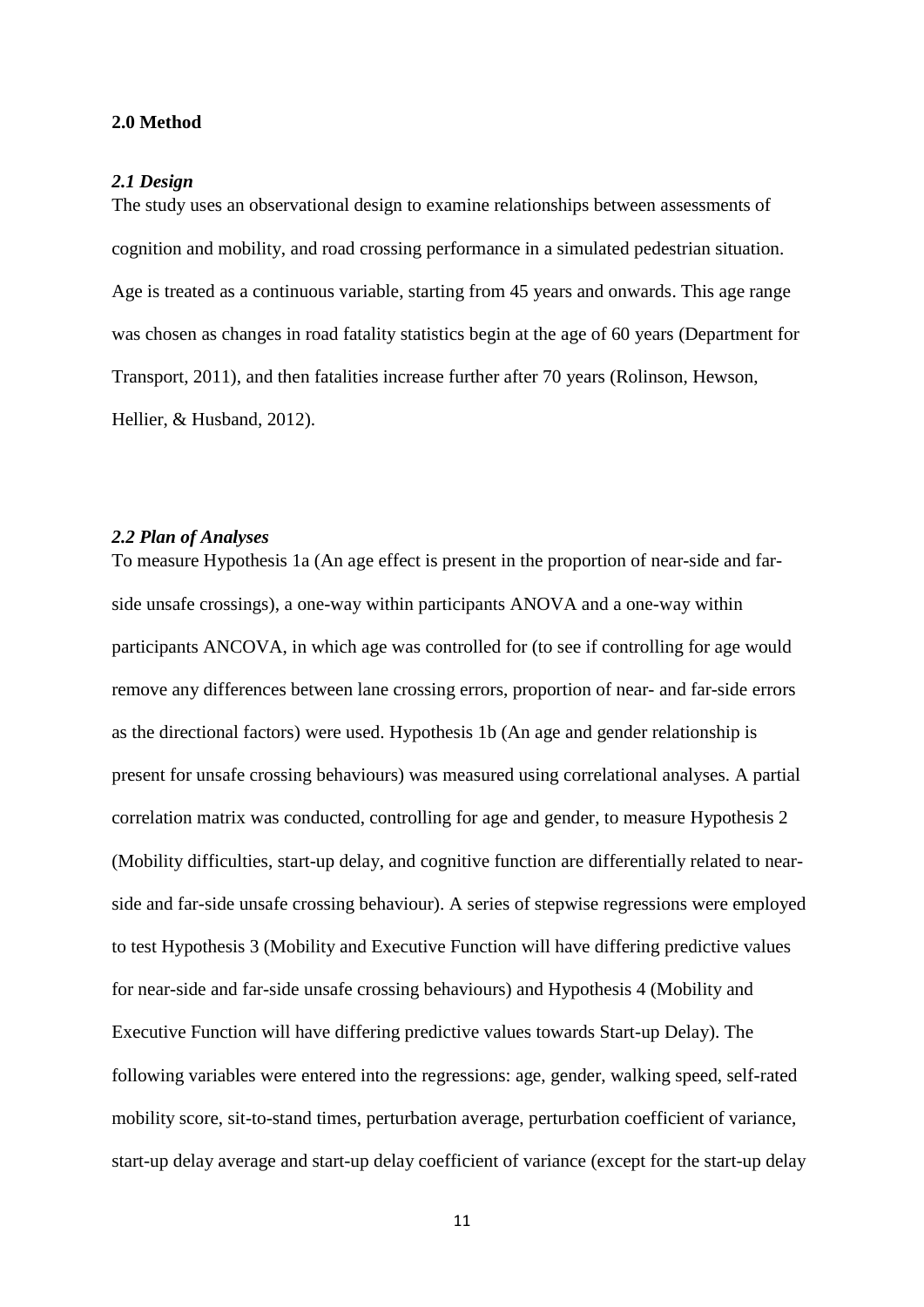regression), processing speed, divided attention, selective attention, updating, spatial planning, spatial working memory, inhibition, set-shifting, reaction time, and cognitive within participant variability. Prior to the regressions being performed, checks were made for normality. Variables that did not meet this criterion were transformed using logarithmic transformation. Checks were also made to ensure that the predictors selected did not correlate highly with each other, and that they would not violate the sample-predictor ratio.

#### *2.3 Procedure*

Participants took part in one assessment session which took approximately two and a half hours. Participants were offered breaks at regular intervals between tasks to avoid fatigue. First, participants filled in a consent form and any queries were addressed before continuing. Following the consent form, a self-report demographic questionnaire was completed. The Useful Field of View® task was then executed, followed then by the mobility assessments. Next participants completed specific cognitive assessments using the Cambridge Neuropsychological Test Automated Battery (CANTAB®) (tests listed below), and the Pedestrian simulation task. Once the assessment finished, the participant was then debriefed about the nature of the study.

#### *2.4 Participant Sample*

The research sample was obtained from community volunteers, the university volunteer panel, and volunteers from a university optometry clinic. Further community volunteers were contacted through a local University of the Third Age (U3A) group (a trust for retired and semi-retired adults to socialise and share knowledge). Participants received an advertisement, or viewed a poster version around the university with instructions about how to opt in to the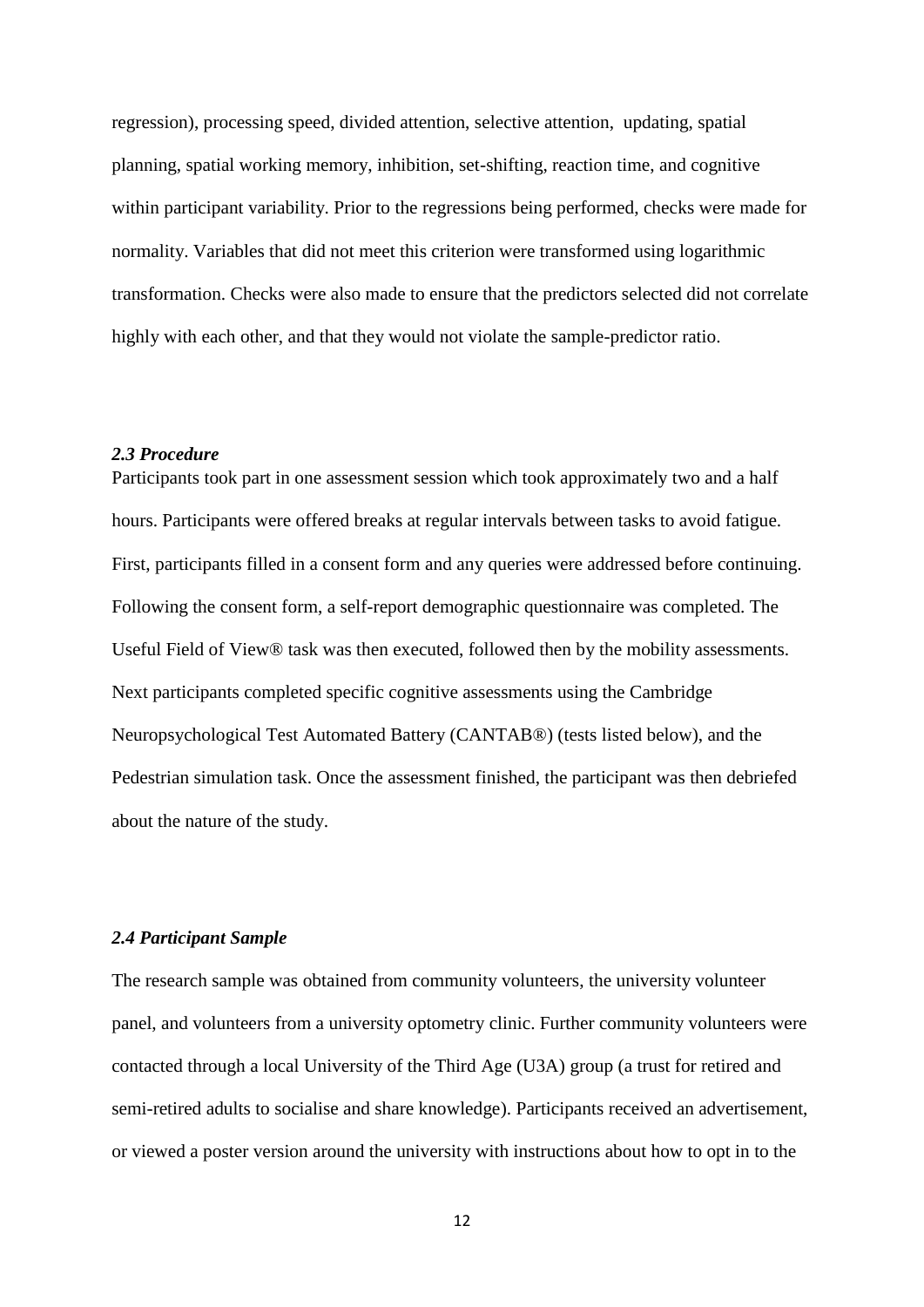study. 104 participants were recruited; however, 1 participant was excluded from the analysis as they were unable to complete the pedestrian simulator task, leaving a total of 103 participants in the sample. The sample consisted of participants aged 45-88 years (mean age= 66.5 years, SD=9.89). There were 65 female participants (63.1%). Participant travel expenses were reimbursed for taking part. A power analysis indicated a need to recruit and retain a minimum of 103 participants to enable multiple regression analysis using 7 step predictors at 80% power to detect a moderate effect size (Soper, 2006). Inclusion criteria included people capable of going out and crossing roads independently; any visual impairment that could be corrected (i.e. using spectacles or contact lenses); reporting no recent head trauma, and not displaying significant cognitive impairment in the cognitive tests.

### *2.5 Location*

The study took place within the University psychology laboratories. The research environment was checked by the Health and Safety Officer for the psychology laboratories before the experiment commenced. Risk assessments for the tasks within this environment were also conducted.

#### *2.6 Materials and Test Assessments*

#### *2.6.1 General Mobility Score & Walking Speed*

A self-report, paper based mobility questionnaire (Holland & Hill, 2010) was used to achieve a score for general participant mobility. This contained questions regarding independence indices including: the ability to walk a quarter of a mile; manage the stairs easily; and information about any illness or injury that may have an impact on their walking. The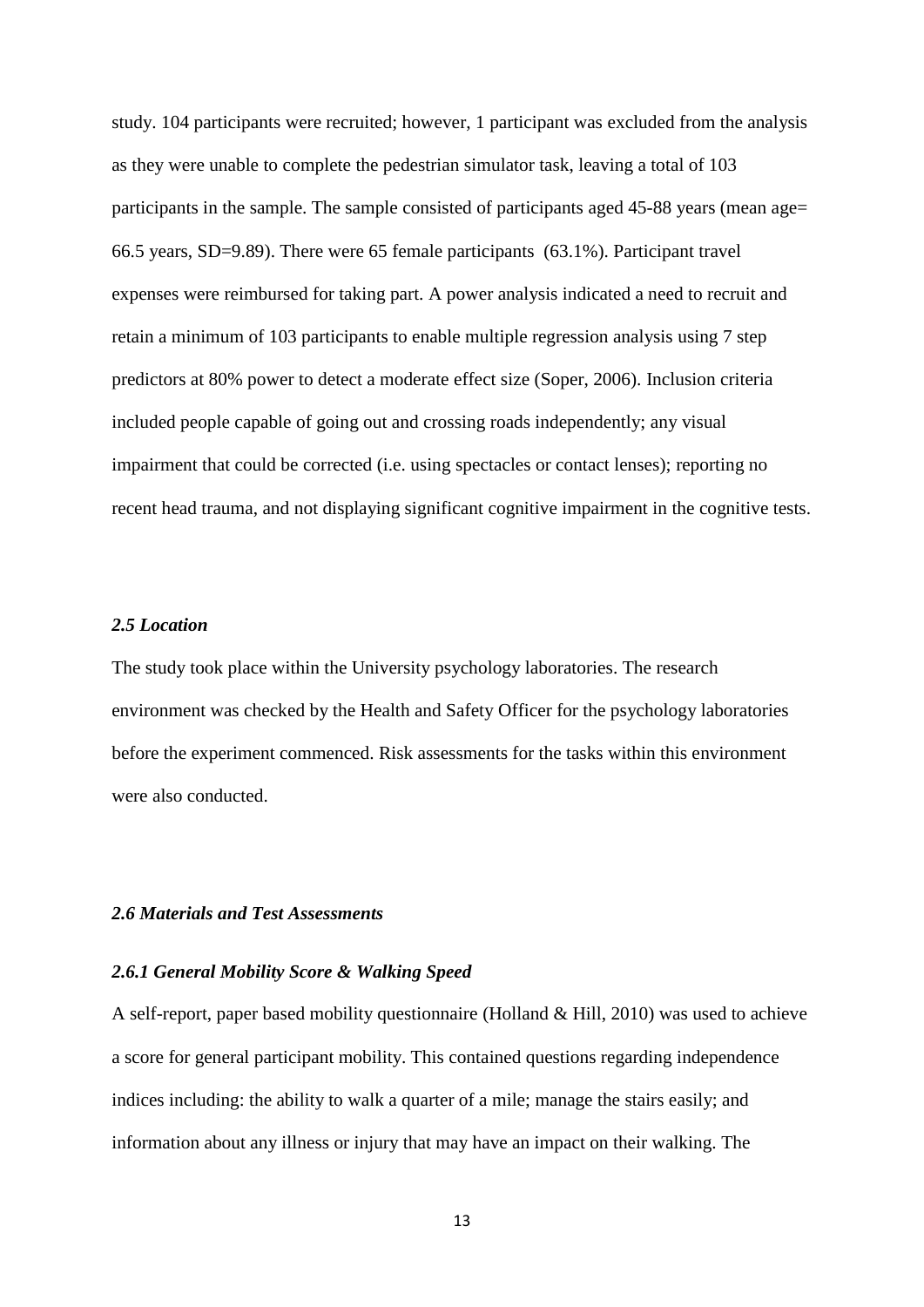walking speed task (as used by Holland & Hill, 2010) used a 7 metre walk way to match the width of the road in the simulator task. The use of walking aids was allowed if required. Walking time was measured from the time the participant crossed the starting line using a digital stopwatch. Participants were asked to complete this twice at their normal walking speed and an average of the two measurements was used. The outcome measure was walking speed in metres per second.

#### *2.6.2 Sit-to-Stand & Postural Sway*

Sit-to-stand time and postural sway were measured by three motion capture cameras using the Qualisys Systems ProReflex Motion Capture Unit (MCU). This MCU records 120 frames per second (120 Hz). Nine 19 mm non-invasive, passive retro-reflective markers were attached to the left and right shoulder (acromion), the xiphoid process (lower part of the sternum), hips, knees and feet. The perturbation task, (Rochelle, Witton, & Talcott, 2009), was used to measure postural sway and instability. A belt was secured around the participant's waist; attached to the belt were a pulley and a counterweight (5% of participants' body weight). Perturbation was achieved by releasing the weight unexpectedly. The outcome measures were the average anterior-posterior movement from the time of the weight release to resting point, and the individual variability across four trials. The sit-tostand task is a measure of lower extremity strength and general motor ability (Lord et al, 2002). The outcome measure was the time taken to complete five sit-to-stands from a seated position, without use of hands to push up.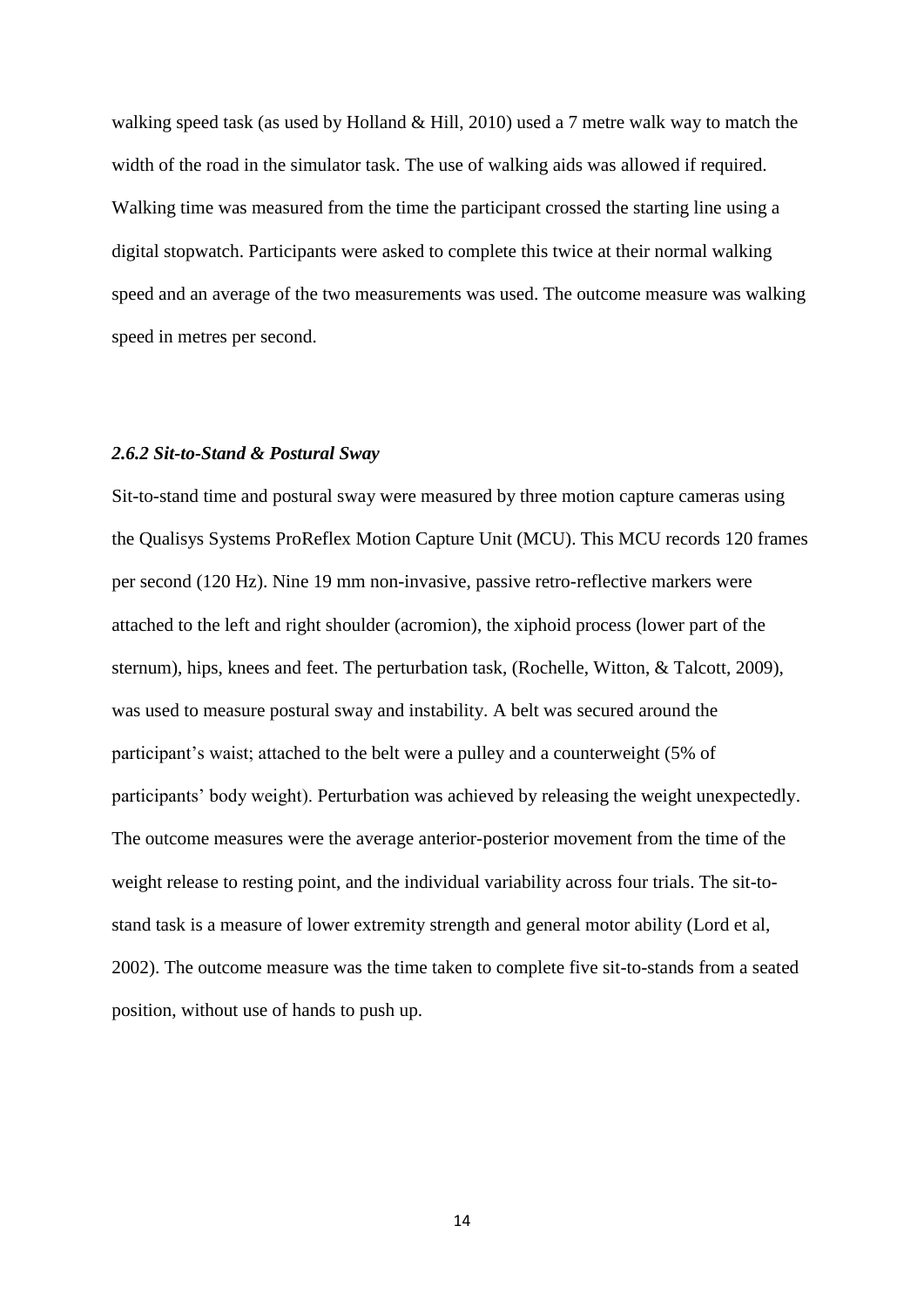#### *2.6.3 Visual Attention & Cognitive Function*

Visual attention was measured using the Useful Field of View (UFoV; Ball, & Owsley, 1992). The test measures the optimal exposure time in milliseconds to process the stimuli presented and get responses reliably correct. Three outcome measures were provided: processing speed, divided attention, and selective attention. To test cognitive function, tests from the Cambridge Neuropsychological Automated Testing Battery (CANTAB®) battery were used. The CANTAB tests have high test-retest reliability (Cambridge Cognition, 2008). The Stockings of Cambridge (SOC) is a spatial planning test based on the Tower of London (Shallice, 1982) which required participants to manipulate an arrangement of coloured balls to match a target pattern within a limited number of moves, therefore requiring mental planning. The outcome measure was the difficulty level reached. The Spatial Span (SSP) task was used to test spatial working memory and required participants to remember the order in which squares changed colour. The outcome measure take was the maximum level reached. The Affective Go No-Go Task (AGN) was used as an executive function set shifting task. 'Rules' changed from responding to 'positive' words and ignoring 'negative' words and then the rules reversed. These words were presented briefly on the screen which meant that participants had to process the stimuli and respond quickly. The number of commission errors made (responding to the previous category after a switch) was taken as a measure of difficulty shifting between the sets of target words. The Stop Signal Task (SST) was used to assess executive function inhibition ability. Participants were required to respond whenever they saw an arrow unless a 'beep' was heard immediately before the arrow was presented in which case they had to inhibit their response. The outcome measure for inhibition was the proportion of successful stops was employed to measure response inhibition.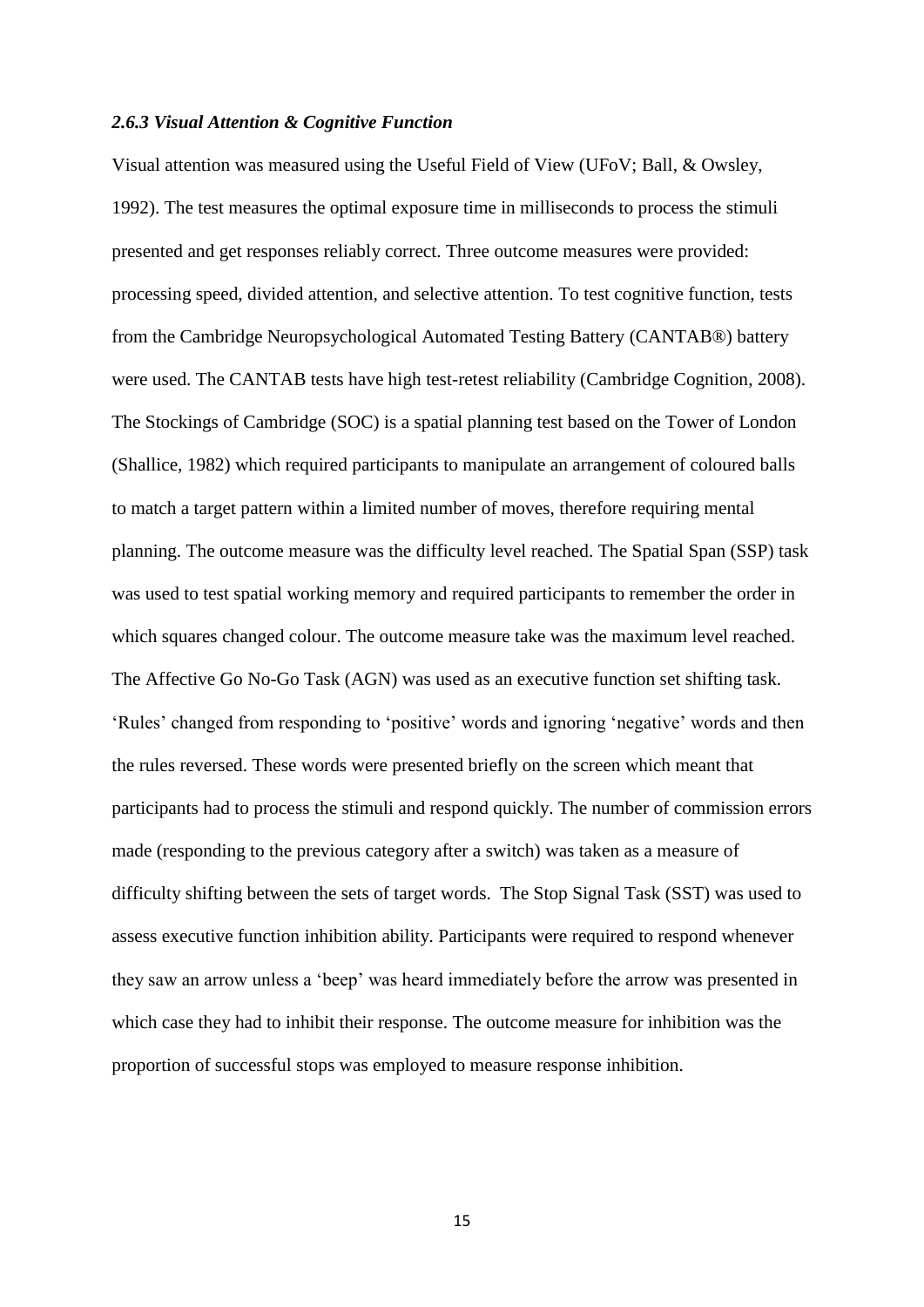The Intra-Extra Dimensional Set Shift (IED) was used to assess updating ability. Updating has previously been used as a measure of executive function (Miyake & Friedman, 2012). This test required participants to figure out which of the patterns on the screen were the current 'rule' using on screen feedback. As this rule would change without notice, participants needed to remember and update their tactics in order to do well. The outcome measure for updating was the number of extradimensional errors (i.e. revising the rule when the previous rule was no longer correct) was used to measure updating ability when new information has been produced. The Choice Reaction Time (CRT) test required participants to press the left button if they saw a left arrow, and a right button if they saw a right arrow. Participants were encouraged to respond as quickly and as accurately as they could. The outcome measures were reaction time, the average time taken to respond in milliseconds, and within participant variability, using the CRT coefficient of variance (mean CRT divided by CRT standard deviation).

#### *2.6.4 Pedestrian Behaviour*

A pedestrian simulation was employed to measure pedestrian behaviour, as used in the study by Holland & Hill (2010). This consisted of a naturalistic road scene in a city location with two-way traffic in a thirty mile per hour zone. The road location did not have a central reservation or place to stop between the lanes of traffic. The video had been filmed with three angled cameras, and was then shown on three angled screens so as to encourage head turning. Participants were instructed to notify the experimenter when they felt it was safe to cross the road (i.e. to cross both lanes of traffic) at their normal walking speed by saying "now" and then take a step forward. Each participant was shown the same pedestrian environment, which was 9 minutes long. The total number of possible crossing gaps for each individual varied according to each person's assessed walking time. The maximum possible number of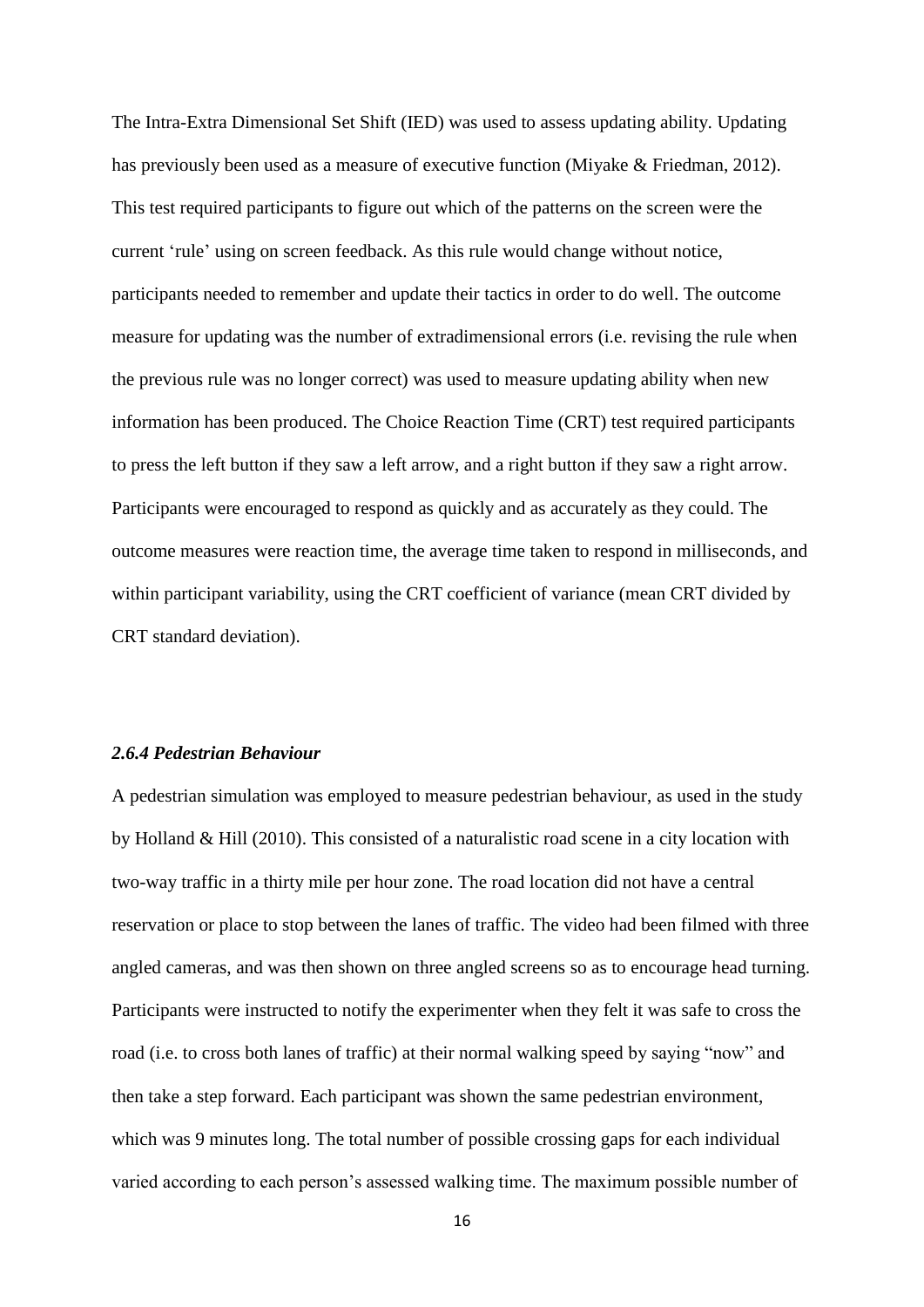safe crossing gaps that could be safely achieved was 35, although the traffic stream was continuous giving all participants the opportunity to choose unsafe gaps. The minimum number of safe crossings which could be achieved by even the slowest of walkers was 9 crossings. An unsafe crossing was a gap chosen (i.e. when they began to take a step) that could not be crossed at the participant's normal walking speed. To account for the variable number of available crossings between individuals, the proportion of unsafe crossings was used as the dependent variable. This was calculated as a proportion of number of unsafe crossings out of the total number of crossings made by that person (both safe and unsafe). This was further divided into proportion of near-side unsafe crossings and proportion of farside unsafe crossings. In addition, start-up delay time (the time taken from a safe gap appearing and the participant starting to cross) was also taken.

#### *2.7 Ethical Considerations*

This study was reviewed and approved by Aston University Research Ethics Committee. Participants that were having difficulty in completing any of the mobility tasks were offered the option of either completing a shortened version of the task or choose to miss it out entirely. Data use and storage complied by the standards of the Data Protection Act (1998).

#### **3.0 Results**

#### *3.1 Missing Data*

Out of the 103 participants who completed the pedestrian simulator, 5 participants did not complete the perturbation task due to lumbar or back problems, and/or were unable to support themselves independently. 2 of these 5 participants were also unable to complete the sudden stop and the sudden turn due to a concern over stability. Out of the 98 participants who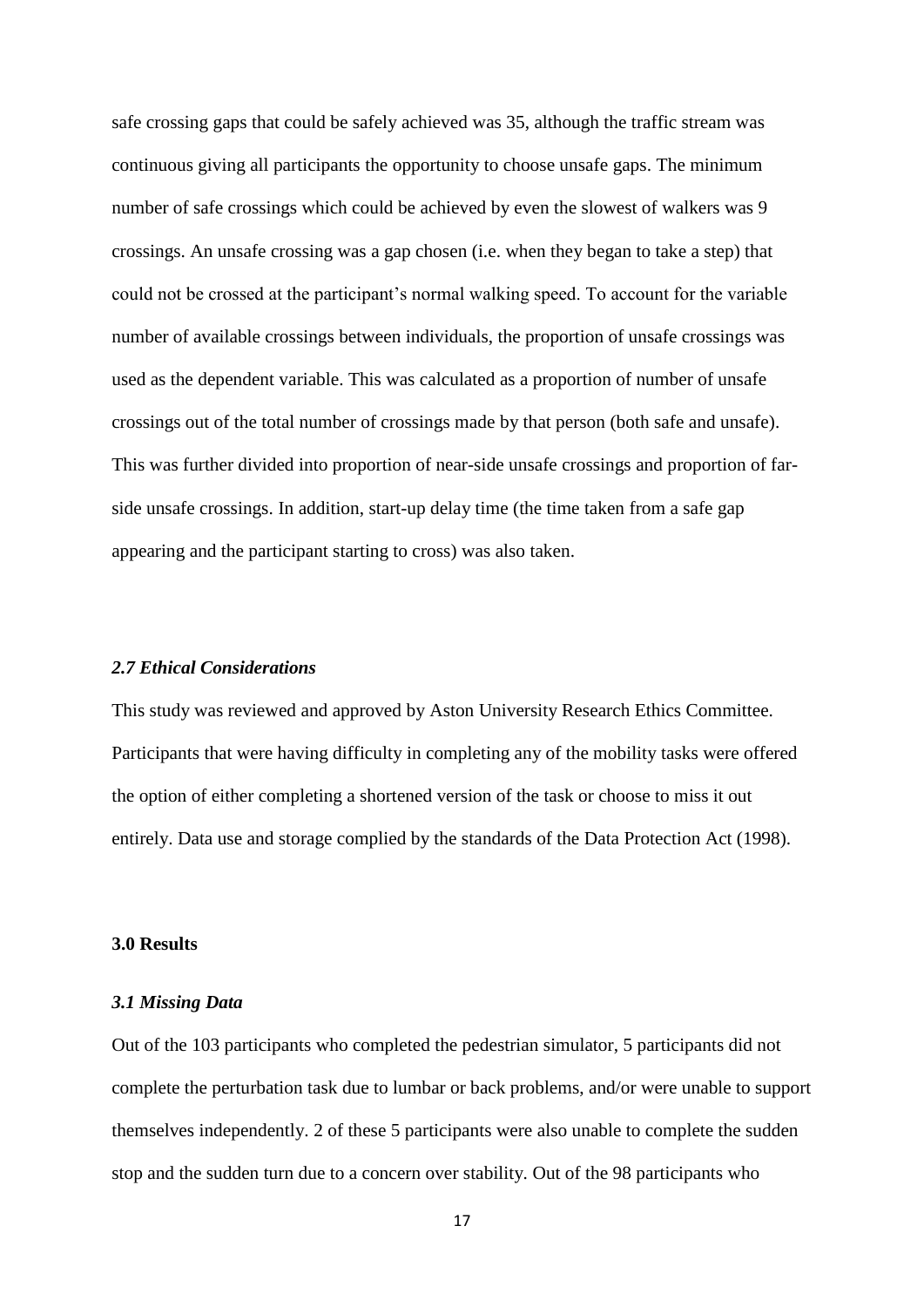completed all the mobility tasks, 1 participant did not complete the UFoV test, and another participant did not complete the selective attention subtest within the UFoV. In addition, 2 participants did not complete the Affective Go/No-Go, 2 did not complete the Spatial Span, and 1 did not complete the Stop Signal Task. The missing values within the multiple regression analysis were replaced with mean values (Rubin, 2004).

# *3.2 Hypothesis 1a: An age effect is present for the presence of more far-side unsafe crossing errors than near-side crossing errors.*

When the proportion of near-side and far-side lane crossing errors were compared without controlling for age, a significantly higher proportion of far-side unsafe crossing errors were found (mean proportion= .073, SD=0.06) compared to near-side errors (mean proportion= .057, SD=0.07) ; *F* (1,  $102$ ) = 4.574,  $p<0.05$ . When age was entered as a covariate, this difference between near and far-side unsafe crossings was no longer found  $(F(1, 101) = 0.276, p > 0.05)$ . This suggests that the age effect accounts for this difference in lane crossing errors. However, lane error and age were found to be independent of each other (interaction effect of age x direction is not significant;  $F(1, 101) = 0.717$ , *p*>.05). As age does not interact with lane direction, and error proportion differences are removed once age has been controlled for, these results support the above hypothesis that there is an age effect on unsafe crossings direction.

## *3.3 Hypothesis 1b: An age and gender relationship is present for unsafe crossing behaviours (i.e. near- and far- side errors, and start-up delay)*

Correlation analyses showed that gender was significantly positively related to proportion of near-side unsafe errors and total unsafe errors, i.e., women made more total and near-side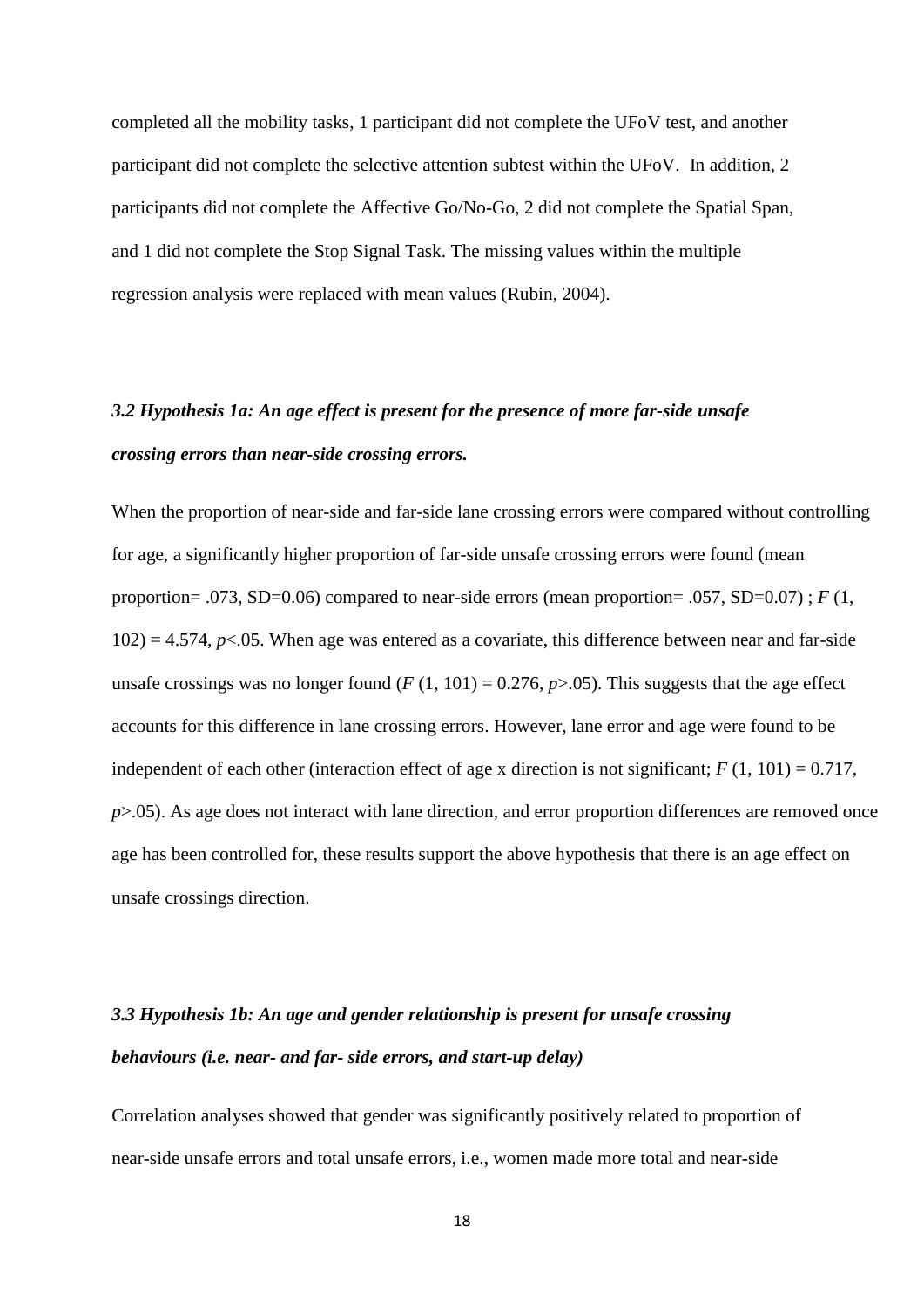crossing errors than men. Gender was not significantly correlated with far-side errors or startup delay. Increasing age, on the other hand, was positively related to more far-side and total unsafe errors, but not to more near side errors (see Table 1 for the Age, Gender, & Pedestrian Behaviour matrix). Increased age but not gender was linked to longer start-up delays.

#### **Table 1 about here**

## *3.4 Hypothesis 2: Mobility difficulties, Start-up Delay, and Cognitive Function will differentially relate to near-side and far-side errors.*

Correlation analyses controlling for age and gender to partial out effects found in Hypothesis 1, are shown in see Table 2. These demonstrated that walking speed and mobility score were significantly correlated with proportion of total, and far-side unsafe crossing errors, but not for near-side errors. The relationships indicated that worsened performance in these measures was related to an increased proportion of unsafe crossings. Near-side and total errors were also significantly related to start-up delay variability, perturbation variability, with a nonsignificant trend for inhibition ( $p = .075$ ). Total and far-side errors were related to start-up delay average and sit-to-stand times. Far-side errors only showed a trend (*p*=.066) with selective attention. These results suggest differential relationships between near-side and farside unsafe crossing choices with measures of mobility, start-up delay, and cognition. Startup delay, on the other hand, was negatively related to walking speed, and positively related to mobility score, sit-to-stand times and reaction time, indicating both mobility and cognitive elements to a delay in initiating movement.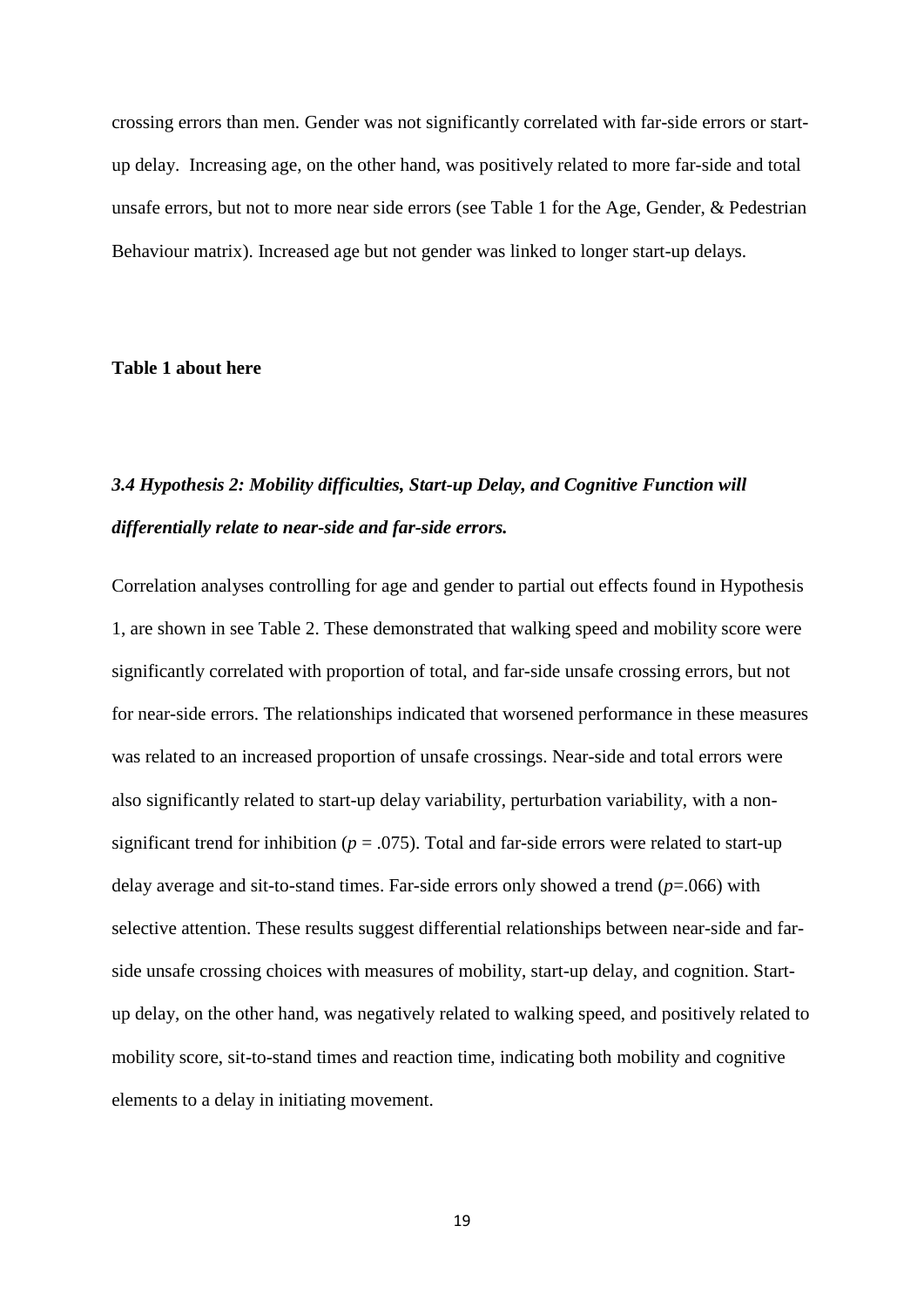These results support the above Hypothesis in that there is a differential relationship between mobility, start-up delay, and cognition with unsafe crossing behaviours. In summary, walking speed and self-rated mobility score was a common factor for all unsafe crossing behaviours. Further, far-side errors were more related to reduced mobility, increased start-up delay, reaction time, and worsened visual attention (selective attention), and near-side was more related to increased variability in mobility and reduced inhibition ability. Start-up delay was linked to reduced mobility and reaction time.

#### **Table 2 about here**

## *3.6 Hypothesis 3: Mobility and Cognitive functions will have differing predictive values for near-side unsafe, and far-side unsafe crossing decisions.*

Two stepwise regressions (one for near-side errors, and one for far-side) were conducted to determine the predictors of near-side, and far-side unsafe behaviour. The following variables were entered into the models: age, gender, walking speed, self-rated mobility score, sit-tostand times, perturbation average, perturbation coefficient of variance, start-up delay average, start-up delay coefficient of variance, processing speed, divided attention, selective attention, updating, spatial planning, spatial working memory, inhibition, set-shifting, reaction time, and cognitive within participant variability.

The steps and order of entry produced by the stepwise regression for near-side crossing were as follows: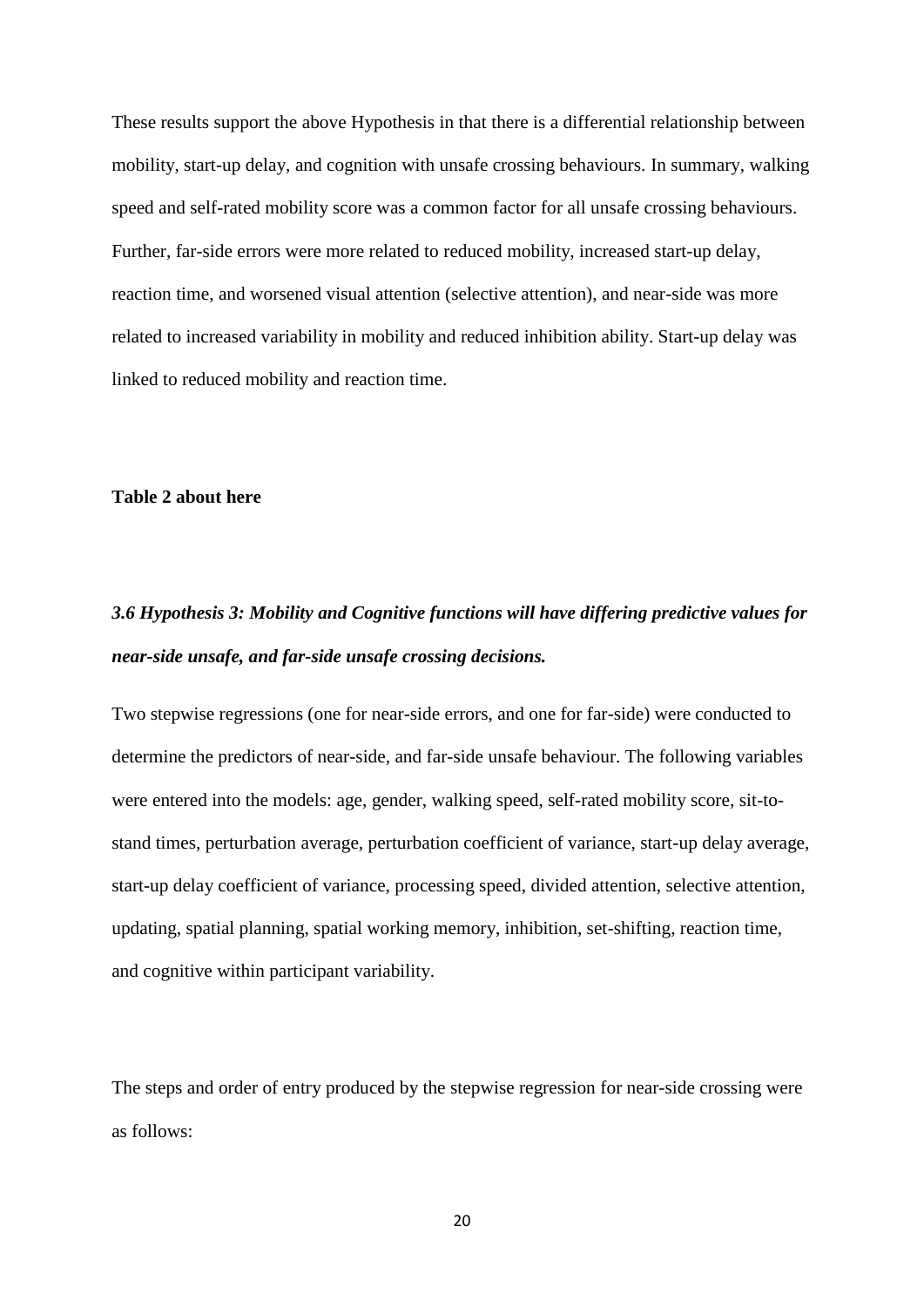- 1) Start-up Delay (start-up delay coefficient of variance);
- 2) Mobility (walking speed)
- 3) Visual Attention (processing speed)

The overall model for near-side crossing errors was significant  $(F(3, 97) = 31.506, p < .001)$ , and explained 49.4% of near-side crossing variance (see Table 3). All three steps were significant step changes: Model 1 start-up delay  $(F(1, 99) = 61.208, p < .001)$ ; Model 2 mobility (*F* (1, 98) =14.107, *p* <.001); Model 3 visual attention (*F* (1, 97) =6.455, *p*=.013). Model 1 alone contributed 38.2% of the variance in near-side unsafe crossings, whereas walking speed and processing speed contributed an additional 7.8% and 3.4% respectively.

### **Table 3 about here**

Another stepwise regression was conducted to measure predictors of far-side unsafe crossings. The same variables were entered as the near-side crossing regression. For this regression the steps and order of entry produced by the stepwise regression were as follows:

- 1. Mobility (walking speed);
- 2. Start-up delay 1 (start-up delay average);
- 3. Start-up delay 2 (start-up delay coefficient of variance);
- 4. Cognition (spatial planning)

The total model for predicting the proportion of far side crossings was significant  $(F(4, 91) =$ 27.528, p<.001), and accounted for 54.8% of the variance (see Table 4). All four steps were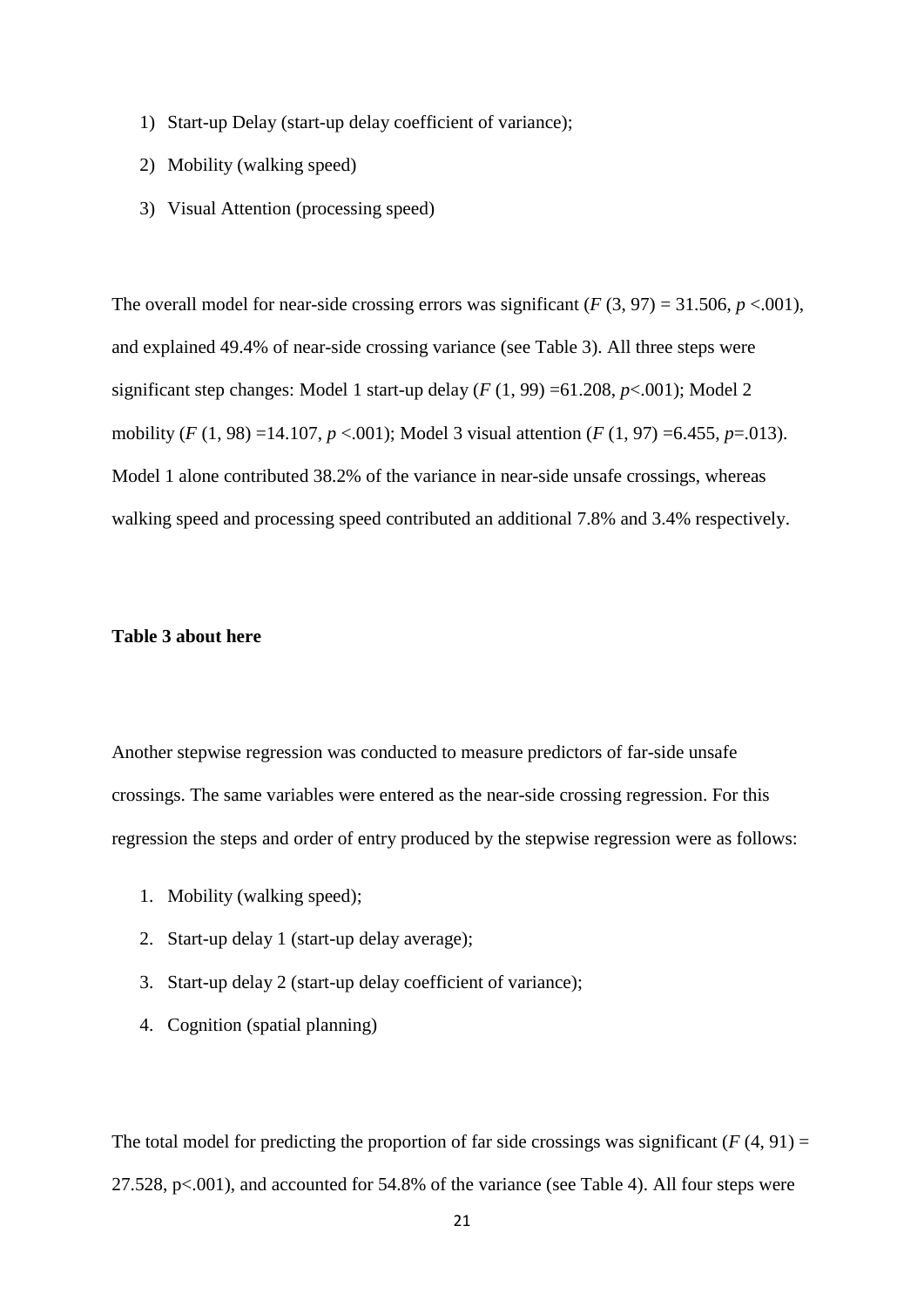significant step contributors: Model 1 mobility  $(F (1, 94) = 66.482, p < .001)$ ; Model 2 start-up delay average (F  $(1, 93) = 12.824$ , p=.001); Model 3 start-up delay coefficient of variance  $(F(1, 92) = 8.103, p = .045)$ ; Model 4 cognition  $(F(1, 91) = 4.143, p = .045)$ . Model 1 alone contributed 41.4%. Start-up delay Steps 1 and 2 contributed an additional 7.1% and 4.2% respectively. Spatial planning explained and additional 2.1% once mobility and start-up delay steps had been accounted for.

#### **Table 4 about here**

In summary the hypothesis was supported in that differing mobility and cognitive functions contributed towards different types of unsafe crossing behaviour. Although walking speed and start-up delay measures were strong independent predictors for both far-side crossing errors and near-side errors, UFoV (particularly processing speed) was predictive of near-side unsafe crossings, whereas spatial planning was predictive of far-side unsafe crossings.

# *3.7 Hypothesis 4: Mobility and Cognitive functions will have differing predictive values towards Start-up Delay.*

As both the literature and the above regressions suggest that start-up delay is highly predictive of crossing errors, a stepwise regression was used to determine the extent to which mobility and/or cognition predict start-up delay. The following step and order of entry was produced:

1) Mobility (walking speed);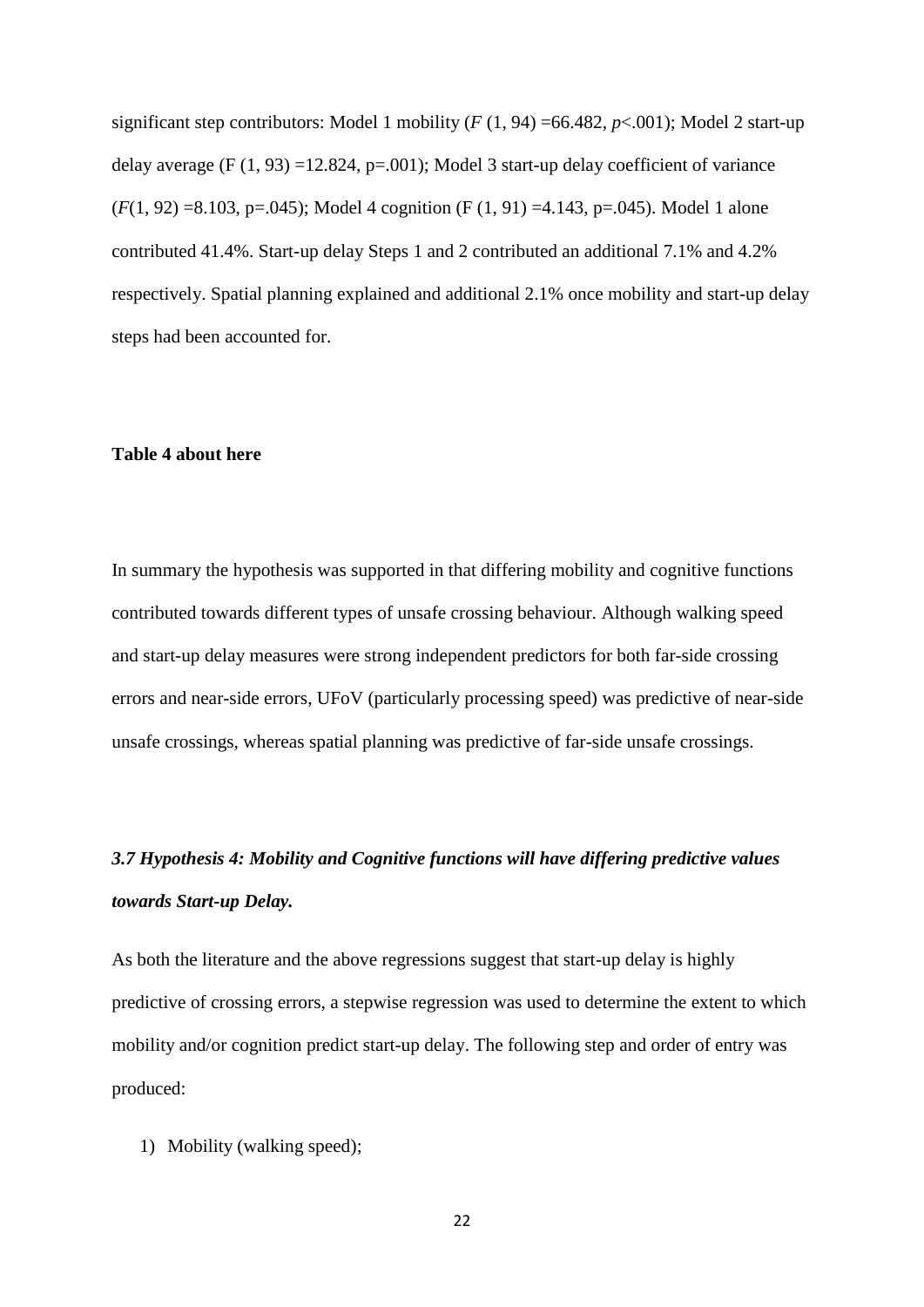Stepwise regression only selected walking speed as a step predictor. Walking speed produced a significant model (F  $(1, 100)$  =43.810, p<.001) and predicted 30.5% of start-up delay variance (see Table 5). In summary the hypothesis was only partially supported as mobility, but not cognition, was predictive of start-up delay.

#### **Table 5 about here**

#### **4.0 Discussion**

The purpose of the study was to compare the impact of cognitive and mobility function on pedestrian crossing safety, comparing the contributions of these indices to crossing errors differentiating those which would have resulted in a collision in the near or far side of the road. In addition, the contributions of these indices as predictors of start-up delay were explored.

In line with pedestrian fatality statistics, a higher proportion of far-side errors were made than near-side errors in this sample. Once age was controlled for, this difference was no longer found, suggesting that this effect is at least partially related to age. In addition, age was correlated with far-side unsafe errors only. This supports the suggestion that older age is related to more far-side than near-side crossing errors (Oxley, et al, 1997; Dommes & Cavallo, et al, 2014), and more crossing errors in general (Holland & Hill, 2010; Dommes, Cavallo & Oxley, 2014). Gender was also found to be important, supporting Holland & Hill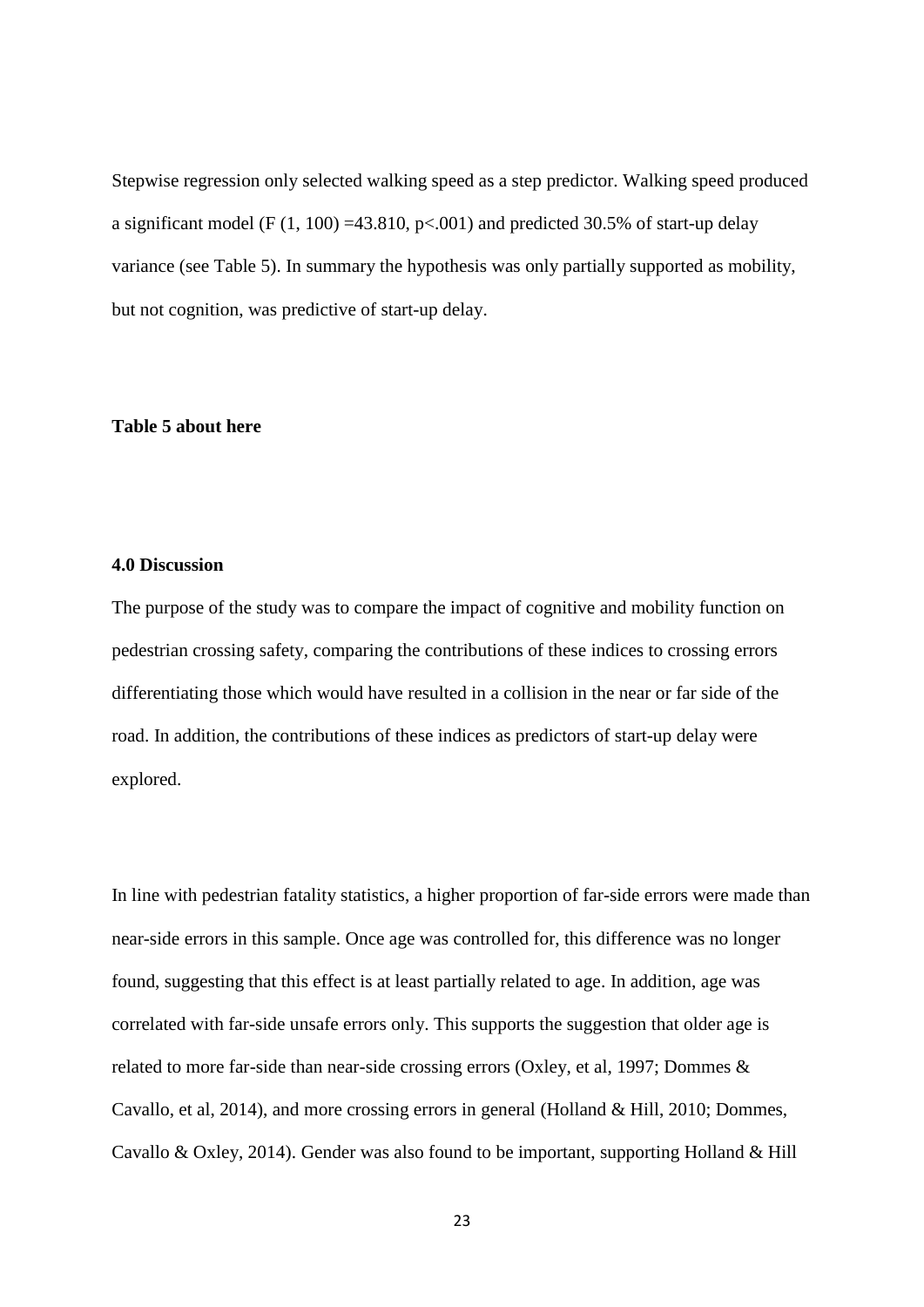(2010)'s findings, although this was only found for near-side crossing errors and not far-side errors. This suggests that older women are liable to more near-side errors than men, but they are equally likely to make far-side crossing errors. This may be as a result of driving experience, as suggested in Holland & Hill's research, whereby a relationship was found between increased years of driving experience in women and reduced number of unsafe crossing decisions made. In this previous research, as driving experience was not found to make a significant impact on unsafe crossing decisions for men.

A salient finding of this study was that walking speed was a highly influential independent predictor in all unsafe crossing behaviours (near-side, far-side, and start-up delay) replicating findings by Holland & Hill (2010), and Dommes, Cavallo, & Oxley (2013), whereby walking speed was one of the most salient predictors of total unsafe crossings. Walking speed remained a constant predictor throughout for proportion of far-side errors, near-side errors, and start-up delay. Self-rated mobility score was also found to be related to all unsafe crossing behaviours (near-side, far-side, and start-up delay), and sit-to-stand time was found to be related to all but near-side unsafe crossing errors. Near-side unsafe crossing errors also differed in that a non-significant trend was found with perturbation variability suggesting that balance ability is also an important predictor for near-side unsafe crossings. These results support results implied by Nagamatsu et al. (2001) whereby a relationship was found between unsafe crossings and balance. This may suggest that physical frailty may be an important predictor, not just of fatality in any given collision, but also of the likelihood of those collisions to begin with. These findings are consistent with the hypothesis that mobility difficulties contribute towards unsafe crossings decisions and behaviour.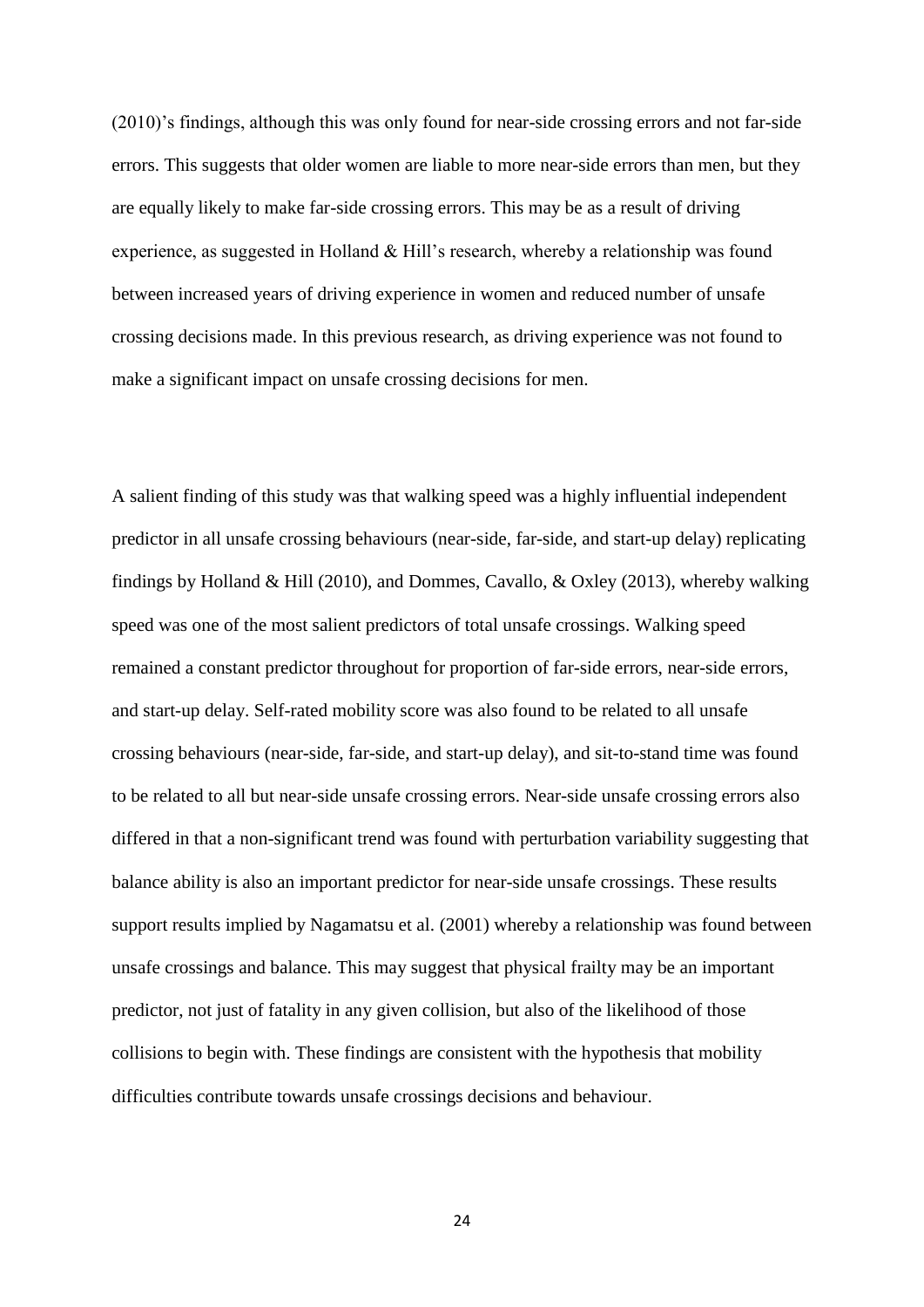Another important finding was that motor control components had strong and differential predictive power for specific lane crossing errors. Start-up delay average was found to be a strong predictor for far-side errors, but not for near-side errors. This is supportive of findings that start-up delay is a large contributor in unsafe crossings (Holland & Hill, 2010; Dommes & Cavallo, 2012; Tomson et al, 2005). Start-up delay variance (start-up delay coefficient of variance), and not start-up delay average predicted both far-side and near-side errors. This suggests that variability in start-up delay ability can have a negative impact on crossing errors. These differential patterns may be useful in predicting and treating at risk pedestrians for specific lane risk. Although cognitive within participant variability was not related to or predictive of near-side or far-side errors, within participant variability in start-up delay was found to be predictive for both crossing error types. These results partially support the notion that within participant variability can impact on safety on roads (Bunce, et al., 2012), but here this is related to motor initiation variability.

However, other measures of cognition played a significant and differential role in specific lane crossing errors. UFoV (specifically processing speed) was predictive of near-side unsafe crossing behaviour, even though a correlational relationship was not found. This confirms findings by Dommes, Cavallo, & Oxley (2013) for the role of visual attention (UFOV) in total crossing error, but specifies this into an effect on near-side errors, supporting predictions that visual attention has a differential relationship with specific lane crossing errors.

A significant relationship was also found between inhibition and total unsafe crossings, and a trend was found between inhibition and near-side unsafe crossing errors, but not for far-side unsafe crossing errors. These results partially support and extend findings by Dommes  $\&$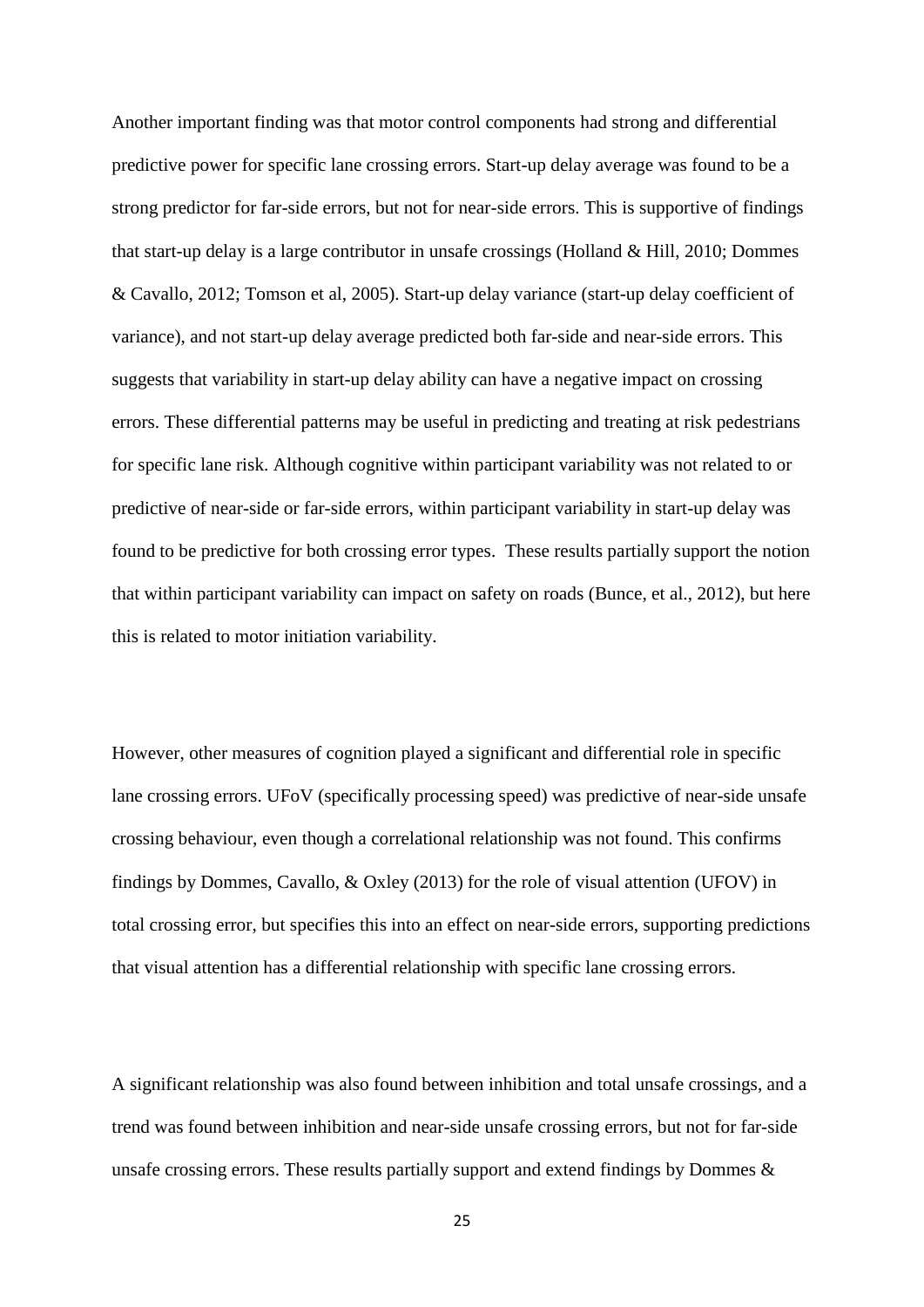Cavallo (2011) who found predictive relationships between inhibition and total unsafe crossings (using the Stroop measure of inhibition). The stop signal task used to measure inhibition was assumed to be directly analogous to refraining from stepping out on the near side of the road when near traffic is perceived and the differentiation of the relationship between directions of traffic supports this.

Spatial planning, but not spatial working memory, was predictive of far-side crossing errors only, even though a correlational relationship was not found. This confirms that the component of spatial information processing that is involved in making road crossing decisions is executive planning function, the ability to appraise action and potential consequences prior to making a decision to move. While performance on the related planning measure, the Tower of London, was found to be related to freezing of gait in patients with Parkinson's Disease, (Ferrari, Lagravinese, Pelosin et al., 2015), planning ahead was not associated with start-up delay in this study with a healthy population.

In summary, mobility (specifically walking speed), and motor control measures (start-up delay average and/or coefficient of variance) were important and consistent predictors for unsafe crossing errors (total, near-, and far-side). Visual attention (UFOV, specifically processing speed) and spatial planning were also differential contributors to specific lane crossing errors, with visual attention being linked to near-side errors, and spatial planning being linked to far-side errors. Motor control also appears to be strongly affected by walking speed. These results have implications for prediction and training purposes for pedestrian safety with increasing age, with different patterns emerging for men and women.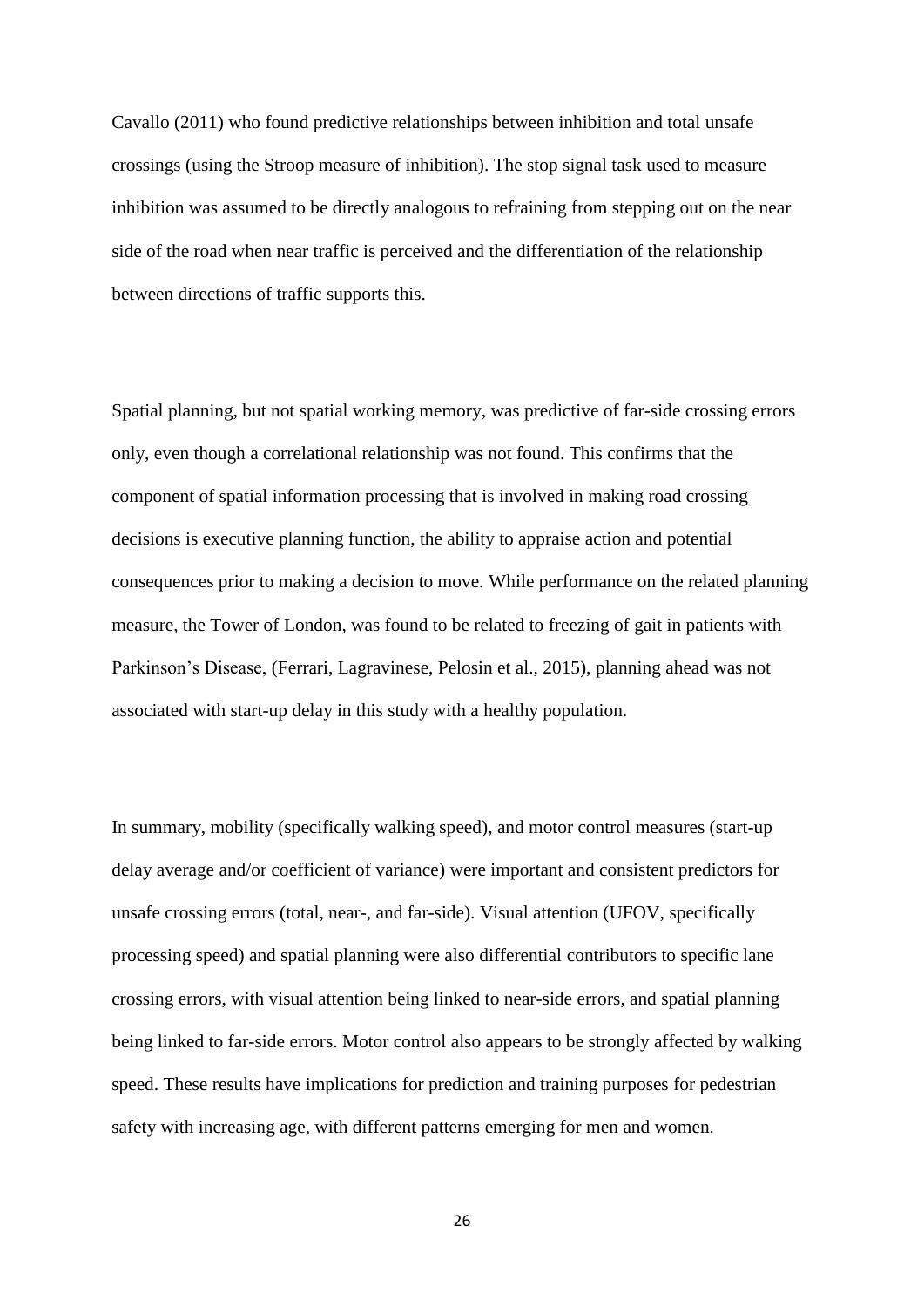#### *4.1 Limitations*

Despite frequent breaks being offered to participants, as the session lasted 2.5 hours, fatigue effects may have been present, and thus on occasion full concentration may not have been paid to the pedestrian, cognitive and mobility tests. Although the laboratory simulated roadside environment allowed for better control over the variables, and enabled the testing of cognitive and mobility abilities, participants may have behaved differently in a real-world environment (i.e. when not knowingly being observed, and when a real risk is present). Some of the older adults sampled mentioned that they were not a supporter of "jaywalking" and much preferred using the designated crossings available, even if they felt it was safe to cross. For these older adults, they may be inexperienced or over-cautious in judging the road in the task as a result. However, this study provides a more realistic road-side setting than some other current research as it uses a two-way crossing simulation as opposed to one, plus it uses both visual and auditory cues coming from three directions rather than one. Some of the crossings deemed to be unsafe here in this simulated environment may not necessarily have resulted in collisions in a real-life as the vehicle or the pedestrian may have taken evasive action. Driving experience data, however, was not collected nor accounted for. Older adults with longer driving experience may be more familiar with road planning judgements. Holland & Hill (2010) found that increased years of driving reduced the number of simulated unsafe crossing errors made in older women. Future research may benefit from determining if this variable can predict more unsafe crossing variance than mobility and cognitive factors.

#### *4.2 Future Directions*

Future research may wish to use a longer video simulation/road exposure technique, closer to the time of an average trip travelled by older adults, to see if any of the cognitive and visual attention factors become significantly predictive. Separate sessions may also be useful to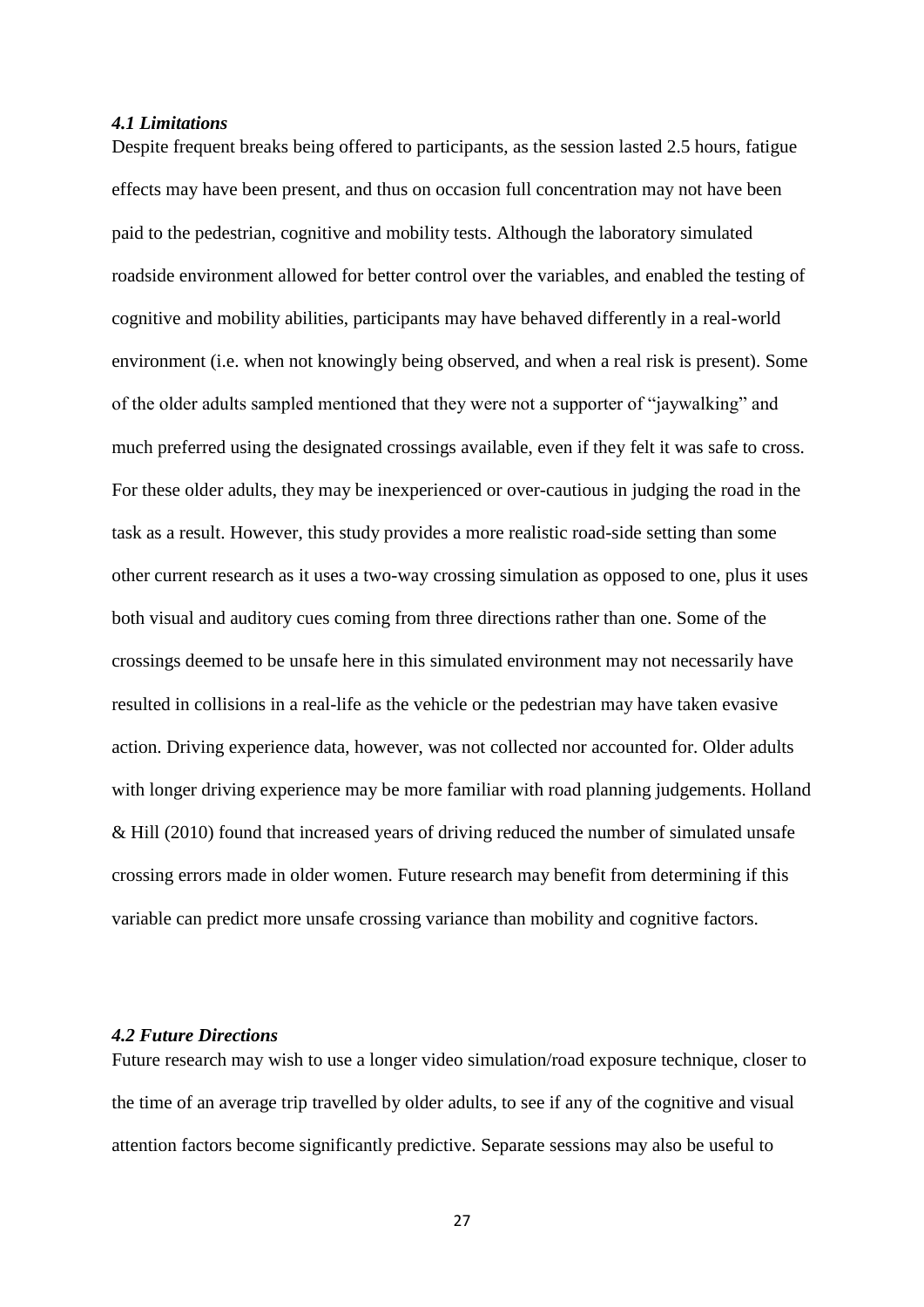reduce fatigue effects. Alternatively, another factor that has not been explained or accounted for, that cannot be linked to age, may be present in this group (e.g. modal mode of transport and driving history) which could be explored. In addition, future research could perhaps control for walking speed, and thus see what cognitive abilities cannot be related to the demands of walking or start-up delay.

#### *4.3 Conclusion*

To conclude, age was only found to be a marginal factor in unsafe crossing behaviour (lane errors). Rather, walking speed, motor initiation and variability, planning and aspects of attention were key. Practical implications for this are that these elements have the ability to be predicted and trained or rehabilitated. Rehabilitation of walking speed may help improve start-up delay & reduce variability of start-up times, reduce attentional lapses, and most importantly promote safer pedestrian crossings. Emerging evidence confirms the influence of exercise interventions on such measures: in a systematic review by Hortobágyi, Lesinski, Gäbler et al. (2015), resistance training, coordination training, and multimodal training, were found to each increase walking speed by a comparable amount in older adults over the ages of 65 years. Further, balance exercises have been found to increase walking speed, balance, reduce sit-to-stand times, falls and fear of falling in pre-frail older adults (Arantes, Dias, Fonseca, et al., 2015). Future research may explore the impact of physical training on road crossing accuracy, exploring relationships between attention variability, motor control, and walking speed with pedestrian behaviour.

### **4.4 Conflicts of Interest**

There are no conflicts of interest associated with this study.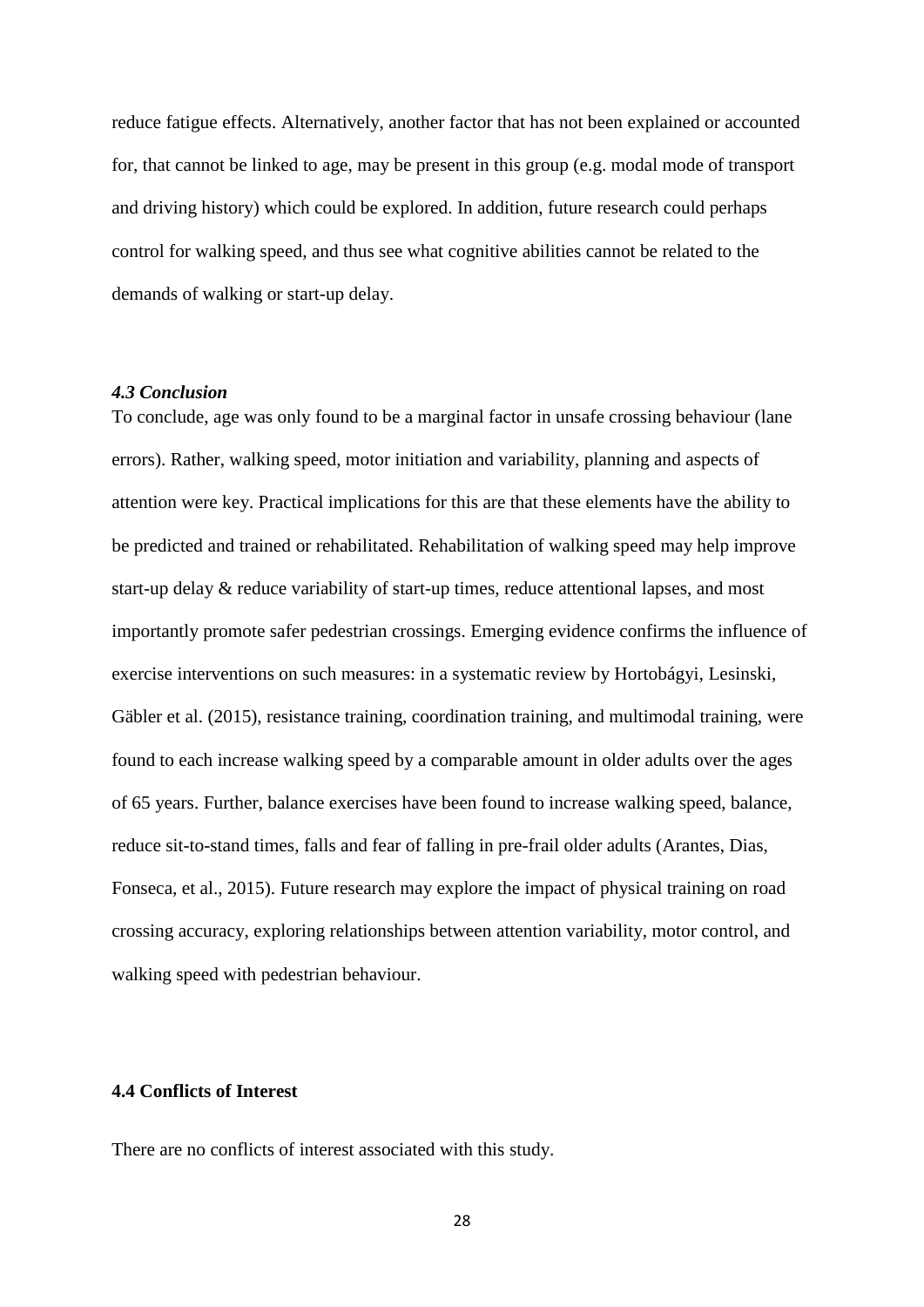#### **5.0 References**

Anstey, K.J., Horswill, M.S., Wood, J.M., & Hatherly, C. (2012). The role of cognitive and visual abilities as predictors in the multifactorial model of driving safety. *Accident Analysis and Prevention,* 45, 766-774.

Arantes, P.M., Dias, J.M.D., Fonseca, F.F., Oliveira, A.M., Oliveira, M.C., Pereira, L.S., & Dias, R.C. (2015). Effect of a program based on balance exercises on gait, functional mobility, fear of falling, and falls in prefrail older women: A randomized clinical trial. *Topics in Geriatric Rehabilitation*, 31 (2), 113-120.

Asher, L., Aresu, M., Falaschetti, E., & Mindell, J. (2012). Most older pedestrians are unable to cross the road in time: A cross-sectional study. *Age and Ageing, 41* (5), 690-694.

Ball, K., Owsley, C., (1992). The useful field of view test: A new technique for evaluating age-related declines in visual function*. Journal of the American Optometric Association*, *63*, 71-79.

Bellgrove, M.A., Hester, R., & Garavan, H. (2004). The functional neuroanatomical correlates of response variability: evidence from a response inhibition task. *Neuropsychologie, 42*, 1910-1916.

Bohannon, R.W., & Andrews, A.W. (2011). Normal walking speed: A descriptive metaanalysis. *Physiotherapy, 97*, 182-189.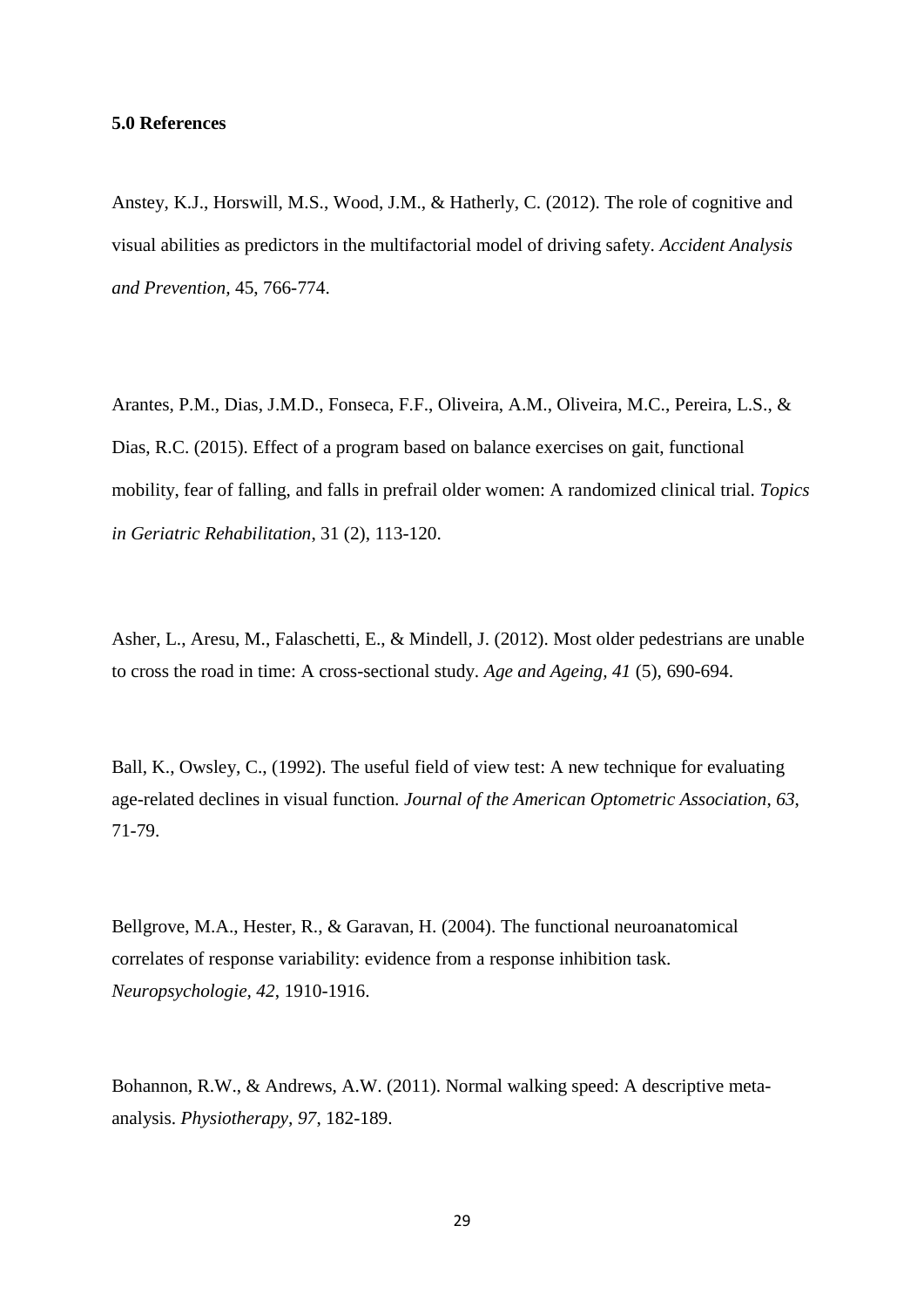Bunce, D., MacDonald, S.W.S., & Hultsch, D.F. (2004) Inconsistency in serial choice decision and motor reaction times dissociate in younger and older adults. *Brain and Cognition, 56*, 320-327.

Bunce, D., Young, M.S., Blane, A., & Khugputh, P. (2012). Age and inconsistency in driving performance. *Accident and Analysis & Prevention, 49*, 293-299.

Cambridge Cognition (2008) *Test-retest reliabilities and detecting reliable change.* CANTAB Topic, 1-4.

Campbell, Z., Zakzanis, K.K., Jovanovski, D., Joordens, S., Mraz, R., & Graham, S.J. (2009). Utilizing virtual reality to improve the ecological validity of clinical neuropsychology: An fmri case study elucidating the neural basis of planning by comparing the Tower of London with a three-dimensional navigation task. *Applied Neuropsychology*, 16, 295-306.

Clay, O.J., Wadley, V.G., Edwards, J.D., Roth, D.L., Roenker, D.L., Ball, K.K. (2005). Cumulative meta-analysis of the relationship between Useful Field of View and driving performance in older adults: Current and future implications. *Optometry & Vision Science, 82* (8), 724-731.

Department for Transport (2011). Overview and trends in reported road casualties *Reported Road Casualties in Great Britain: 2011 Annual Report.* The Stationery Office, London.

Department for Transport (2010). Pedestrian casualties in reported road accidents: 2008. *Road Accident Statistics Factsheet, 3*, 1-7.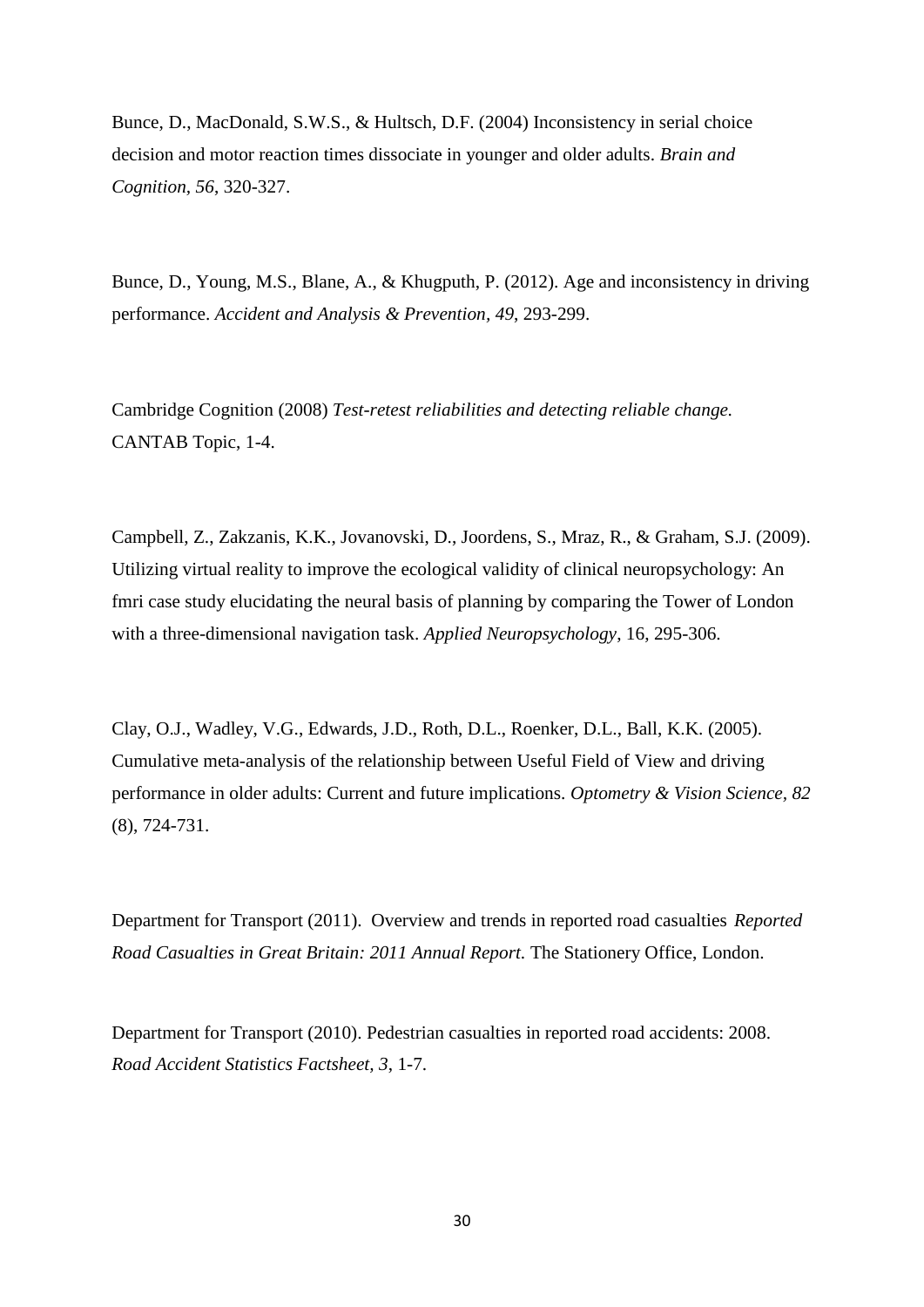Dommes, A, & Cavallo, V., Dubuisson, J.B., Tournier, I., &Vienne, F. (2014). Crossing a two-way street:Comparison of young and old pedestrians. *Journal of Safety Research,* 50, 27- 34.

Dommes, A, Cavallo, V., & Oxley, J. (2013). Functional declines as predictors of risky street-crossing decisions in older pedestrian. *Accident Analysis and Prevention*, 59, 125-143.

Dommes, A., & Cavallo, V. (2012). Can simulator-based training improve street-crossing safety for elderly pedestrians? *Transport Research Part F, 15*, 206-218.

Dommes, A., & Cavallo, V. (2011). The role of perceptual, cognitive, and motor abilities in street-crossing decisions of young and older pedestrians. *Ophthalmic and Physiological Optics, 31*(3), 292-301.

Dommes, A., Langevin, F., Cavallo, V., Oxley, J., Vienne, F., (2011). The effect of traffic complexity and speed on young and elderly pedestrians' street-crossing decisions, *Proceedings of the 6th International Driving Symposium on Human Factors in Driver Assessment, Training, and Vehicle Design*, 635-642.

Dunbar, G. (2012) The relative risk of nearside accidents is high for the youngest and oldest pedestrians. *Accident Analysis and Prevention*, *45,* 517-521.

Ferrari, A.F.D., Lagravinese, G., Pelosin, E., Pardini, M., Serrati, C., Abbruzzese, G., & Avanzino, L. (2015). Freezing of gait and affective theory of mind in Parkinson disease. *Parkinson and Related Disorders,* 21, 509-513.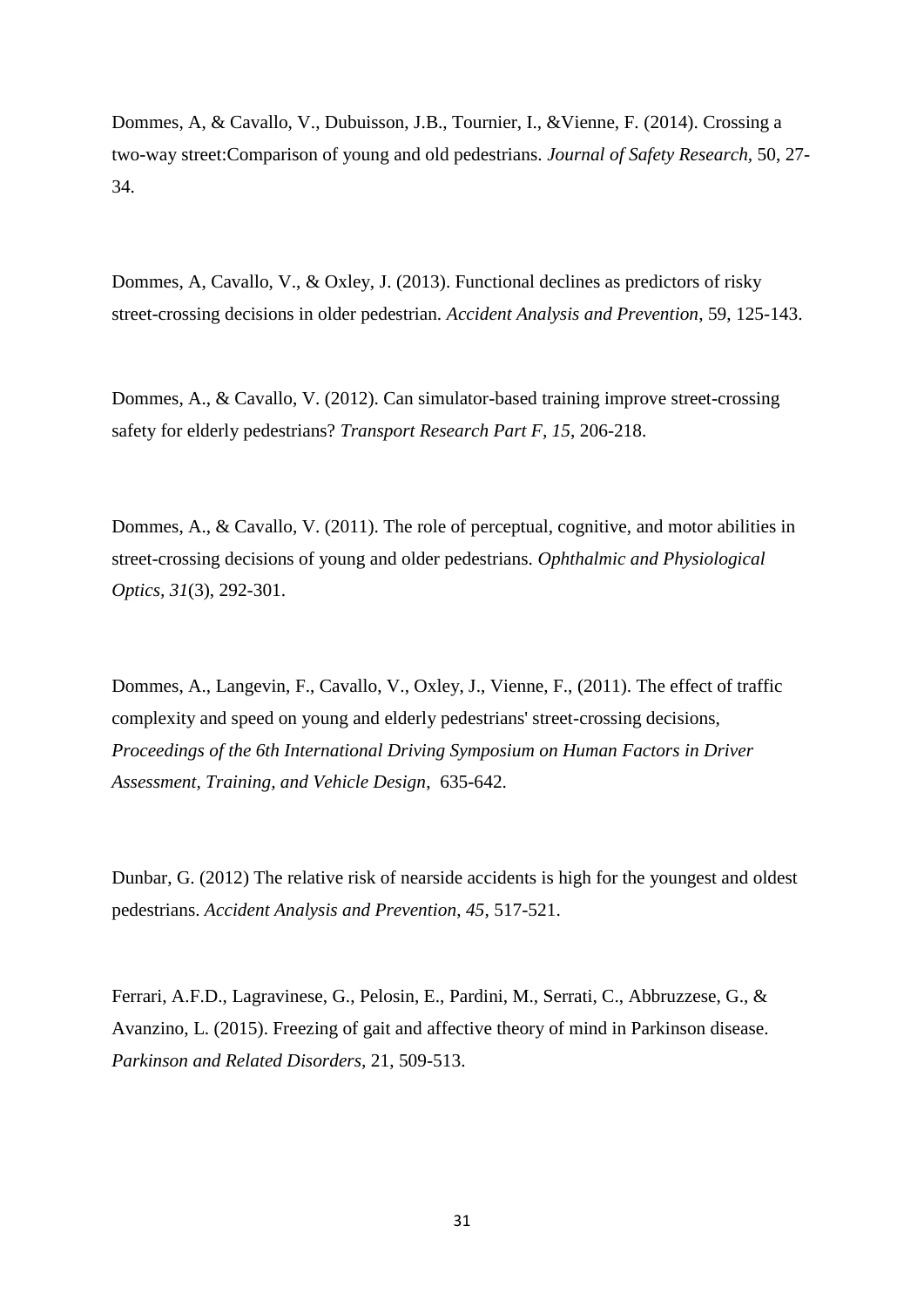Fontaine, H., & Gourlet, Y. (1997) Fatal pedestrian accidents in France: A typological analysis. *Accident Analysis and Prevention, 29 (3),* 303-312.

Holland, C., & Hill, R. (2010). Gender differences in factors predicting unsafe crossing decisions in adult pedestrians across the lifespan: A simulation study. *Accident Analysis, Prevention, 42*(4), 1097-1106.

Hortobágyi, T., Lesinski, M., Gäbler, M., VanSwearingen, J.M., Malatesta, D. & Granacher, U. (2015). Effects of three types of exercise interventions on healthy old adults' gait speed: A systematic review and meta-analysis. *Sports Med*. 1-17.

Kelly, A.M.C., Uddin,, L.Q., Biswal, B.B., Castellanos, F.X., & Milham, M.P., (2008) Competition between functional brain networks mediates behavioural variability. *NeuroImage, 39 (1),* 527-537.

Liu-Ambrose, T., Nagamatsu, L.S., Voss, M.W., Khan, K.M., & Handy, T.C. (2012). Resistance training and functional plasticity of the aging brain: A 12-month randomized controlled trial. *Neurobiology of Aging, 33*, 1690-169.

Lobjois, R., & Cavallo, V. (2007).Age-related differences in street-crossing decisions: The effects of vehicle speed and time constraints on gap selection in an estimation task. *Accident Analysis and Prevention, 39,* 934-943.

Lord, S.R., Murray, S.M., Chapman, K., & Munro, B., & Tiedemann, A. (2002) Sit-to-stand performance depends on sensation, speed, balance, and psychological status in addition to strength in older people. *Journal of Gerontology: Medical Sciences*, 57A (8), M539-M543.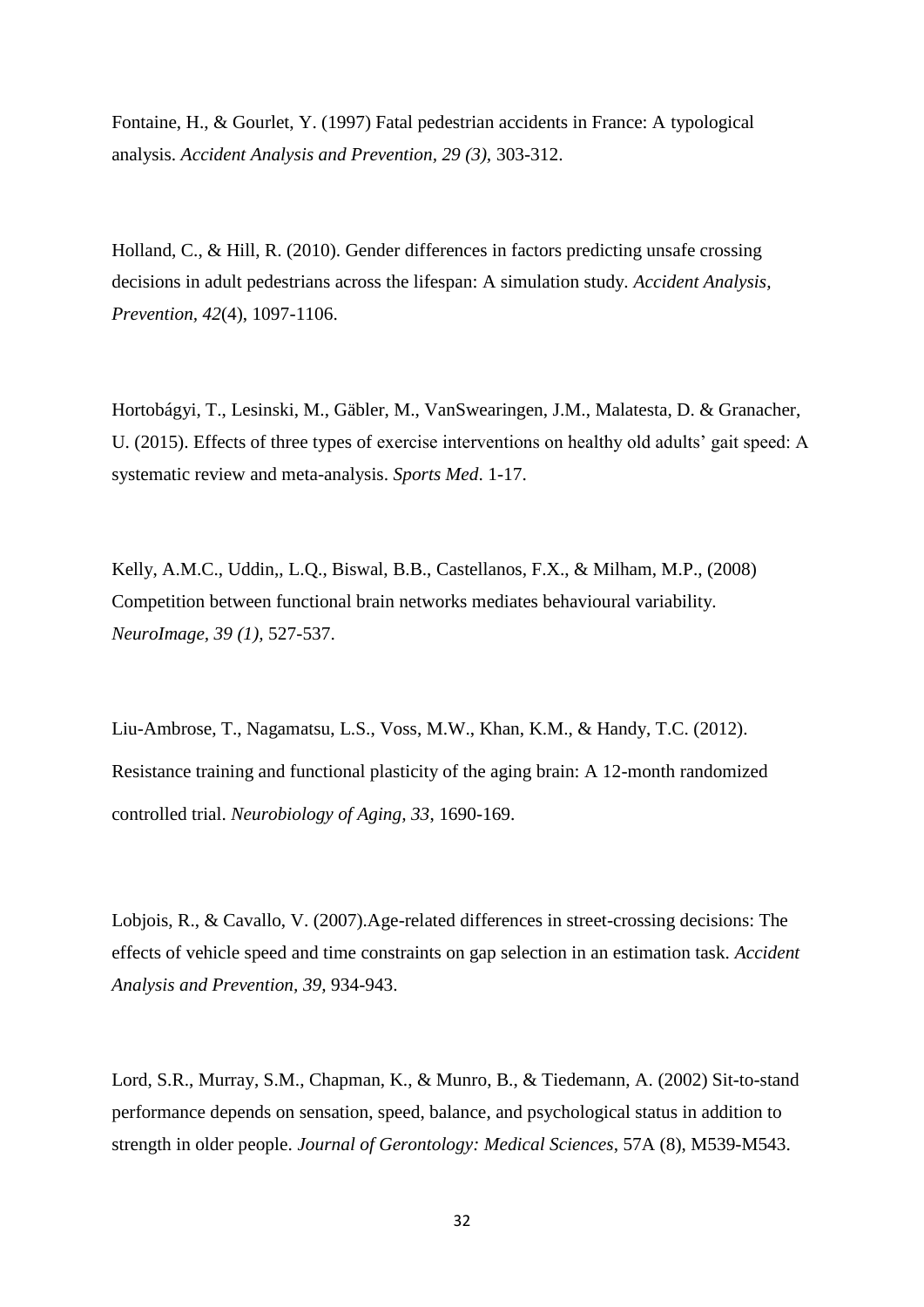Miyake, A., & Friedman, N.P. (2012). The nature and organization of individual differences in executive functions: Four general conclusions. *Current directions in psychological science*, *21*(1), 8-14.

Nagamatsu, L. S., Voss, M., Neider, M. B., Gaspar, J. G., Handy, T. C., Kramer, A. F., & Liu-Ambrose, T. Y. L. (2011). Increased cognitive load leads to impaired mobility decisions in seniors at risk for falls. *Psychology and Aging, 26*(2), 253-259.

Oxley, J., Fildes, B., Ihsen, E., Charlton, J., & Day, R. (1997). Differences in traffic judgments between young and old adult pedestrians. *Accident Analysis and Prevention, 29 (6)*, 839-847.

Oxley, J.A., Ihsen, E., Fildes, B.N., Charlton, J.L., & Day, R.H. (2005). Crossing roads safely: An experimental study of age differences in gap selection by pedestrians. *Accident Analysis and Prevention, 37,* 962-971.

Phillips, L., Gilhooly, K., Logie, R., Della Sala, S., & Wynn, V. (2003). Age, working memory, and the Tower of London task. *European Journal of Cognitive Psychology*, *15*(2), 291-312.

Piccardi, L., Iaria, G., Bianchini, F., Zompanti, L., & Guariglia, C. (2011). Dissociated deficits of visuo-spatial memory in near space and navigational space: evidence from braindamaged patients and healthy older participants. *Aging, Neuropsychology, and Cognition*, *18*(3), 362-384.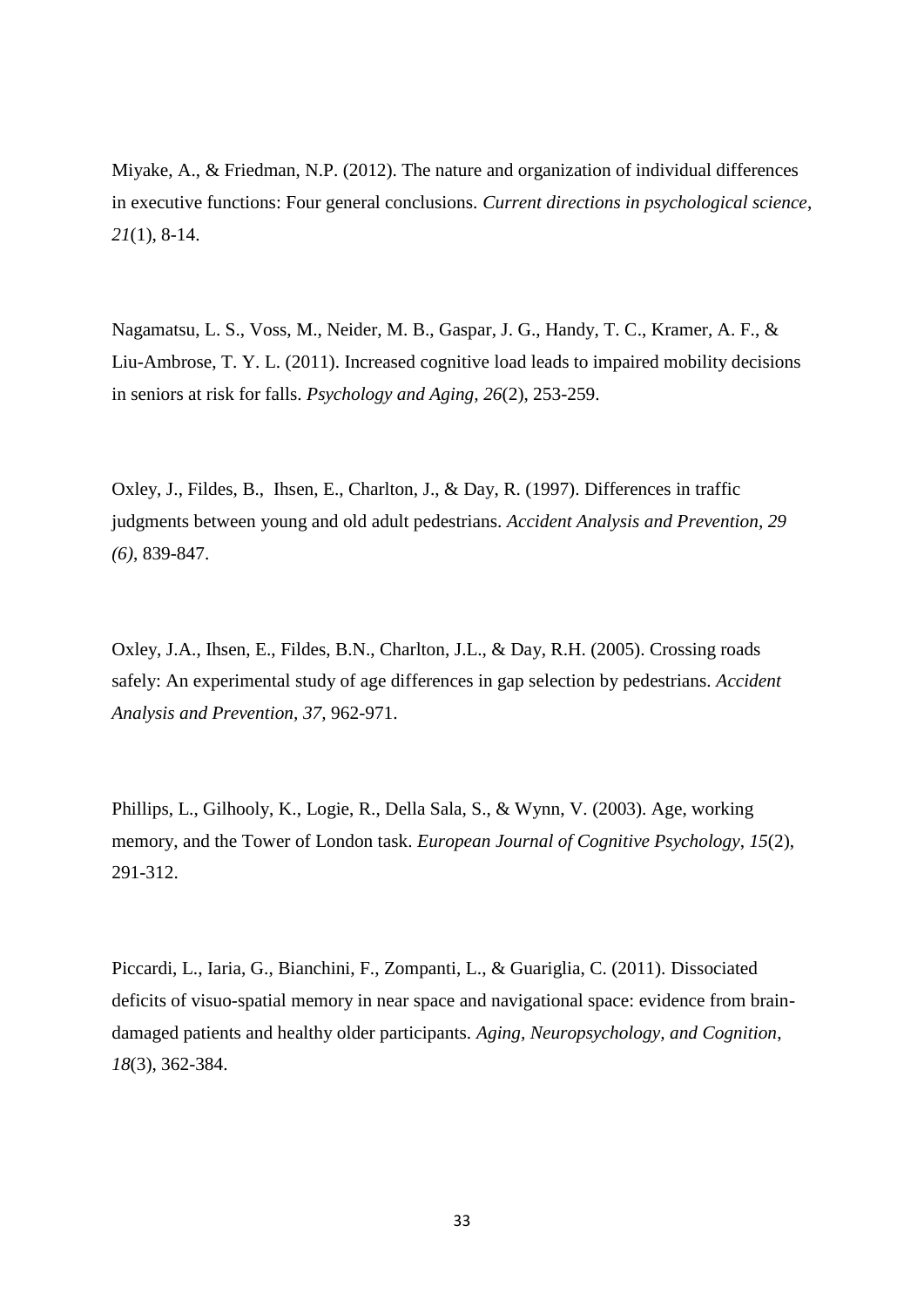Rochelle, K.S.H., Witton, C., & Talcott, J.B. (2009). Symptoms of hyperactivity and inattention can mediate deficits of postural stability in developmental dyslexia. *Experimental Brain Research, 192*, 627-633.

Rolinson, J.J., Hewson, P.J., Hellier, E., & Husband, P. (2012). Risk of fatal injury in older adult drivers, passengers, and pedestrians. *Journal of American Geriatrics Society, 60(8),* 1504-8.

Rubenstein, L.Z. (2006) Falls in older people: epidemiology, risk factors and strategies for prevention. *Age and Ageing, 35-S2*, ii37-ii41

Rubin, D. B. (2004). *Multiple imputation for nonresponse in surveys* (Vol. 81). John Wiley & Sons.

Sangani, S., Fung, J., Koenig, S. T., Kizony, R., & Weiss, P. L. (2013, August). Navigating and shopping in a complex virtual urban mall to evaluate cognitive functions. In *Virtual Rehabilitation (ICVR), 2013 International Conference on* (pp. 9-14). IEEE.

Shallice, T. (1982). Specific impairments of planning. *Philosophical Transactions of the Royal Society B: Biological Sciences*, *298*(1089), 199-209.

Soper, D. (2006). *A-priori Sample Size Calculator for Hierarchical Multiple Regression*. [ONLINE] Retrieved from: [http://www.danielsoper.com/statcalc3/calc.aspx?id=16.](http://www.danielsoper.com/statcalc3/calc.aspx?id=16) [Accessed 06 June 15].

Strauss, E., Bielak, A.A.M., Bunce, D., Hunter, M.A., & Hultsch, D.F. (2007) Within-person variability in response speed as an indicator of cognitive impairment in older adults. *Aging,*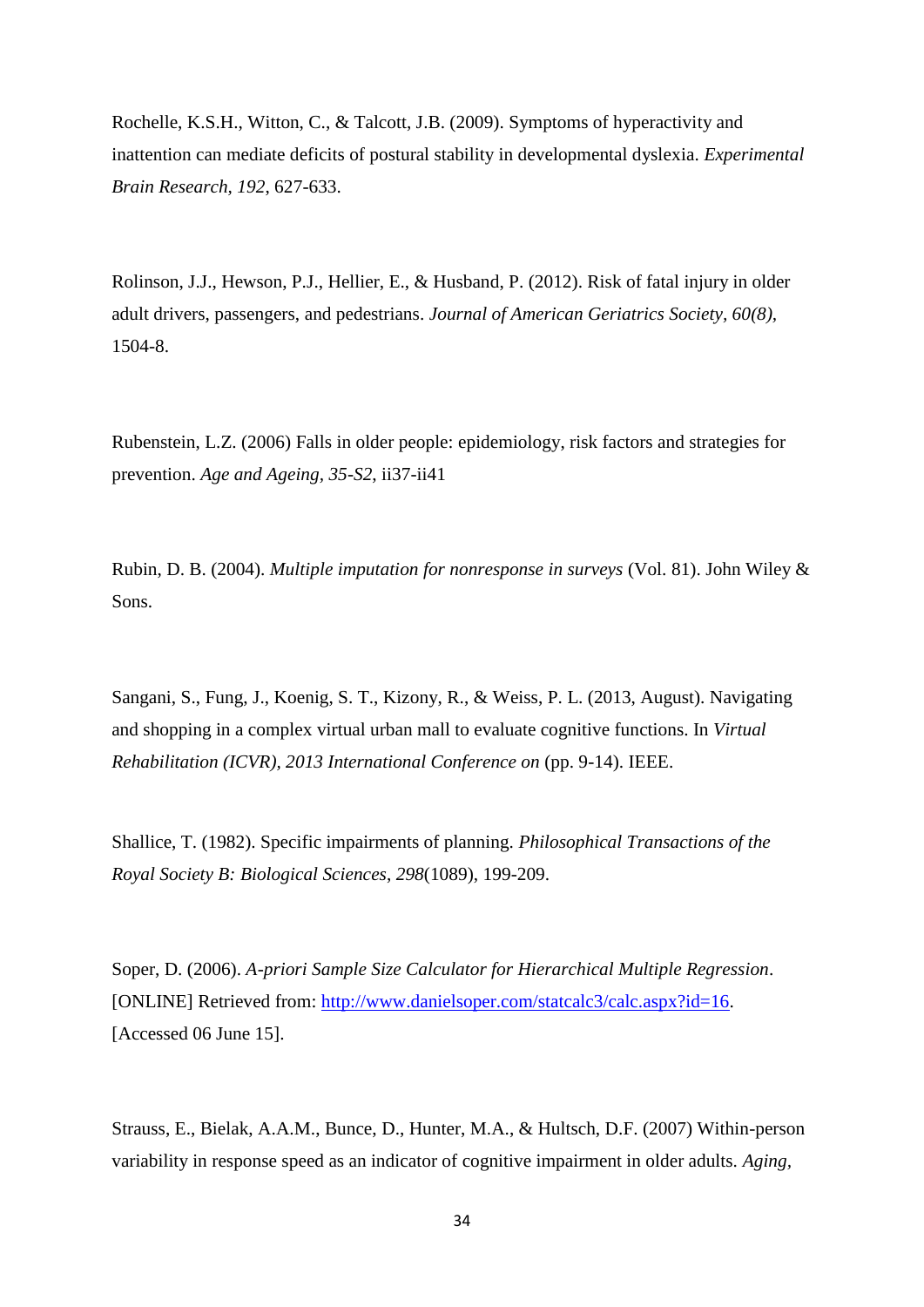*Neuropsychology, and Cognition: A Journal on Normal and Dysfunctional Development, 14 (6),* 608-630.

Thomson, J.A., Tolmie, A.K., Foot, H.C., Sarvary, P.A., Whelan, K.M. & Morrison, S. (2005) Influence of virtual reality training on the roadside crossing judgements of child pedestrians. *Journal of Experimental Psychology: Applied*, 11 (3). pp. 175-186.

UK National Statistics (2014). Annual Mid-year Population Estimates, 2013. *Office for National Statistics.* 

UK National Statistics (2012) Population Ageing in the United Kingdom, its Constituent Countries and the European Union. *Office for National Statistics.* 

Zegeer, C.V., Stutts, J.C., Huang, H., & Zhou, M. (1993). Prevention of motor vehicle injuries to elderly pedestrians. *Family and Community Health,* 15 (4), 38-56.

Zegeer, C.V., Stutts, J.C., Huang, H., Zhou, M., & Rodgman, E. (1996). Analysis of Elderly Pedestrian Accidents and Recommended Countermeasures. *Journal of Safety Research*, 2 (27), 128.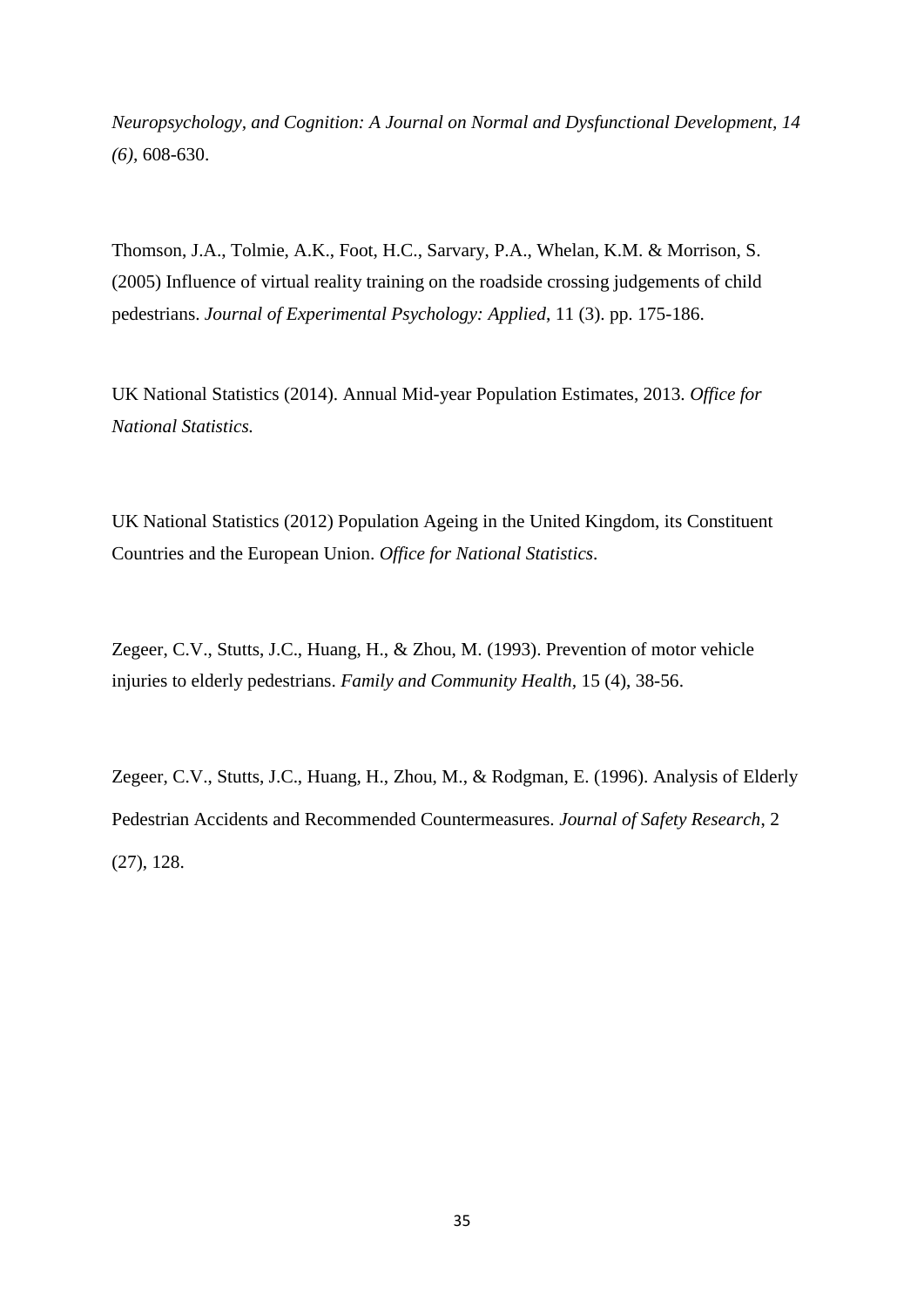| Variables                     | Age                         | Gender  |
|-------------------------------|-----------------------------|---------|
| Start-up Delay $(N=103)$      | $.233*$                     | .053    |
|                               |                             |         |
| Prop. Unsafe Crossings        | $.219*$                     | $.234*$ |
| $(N=103)$                     |                             |         |
| Prop. Near-Side Unsafe        | .126                        | $.224*$ |
| $(N=103)$                     |                             |         |
| Prop. Far-Side Unsafe         | $.228**$                    | .102    |
| $(N=103)$                     |                             |         |
| *= Significant at $.05$ level | **=Significant at .01 level |         |

**Table 1- Correlation Matrix Age and Gender with Pedestrian Behaviour Measures**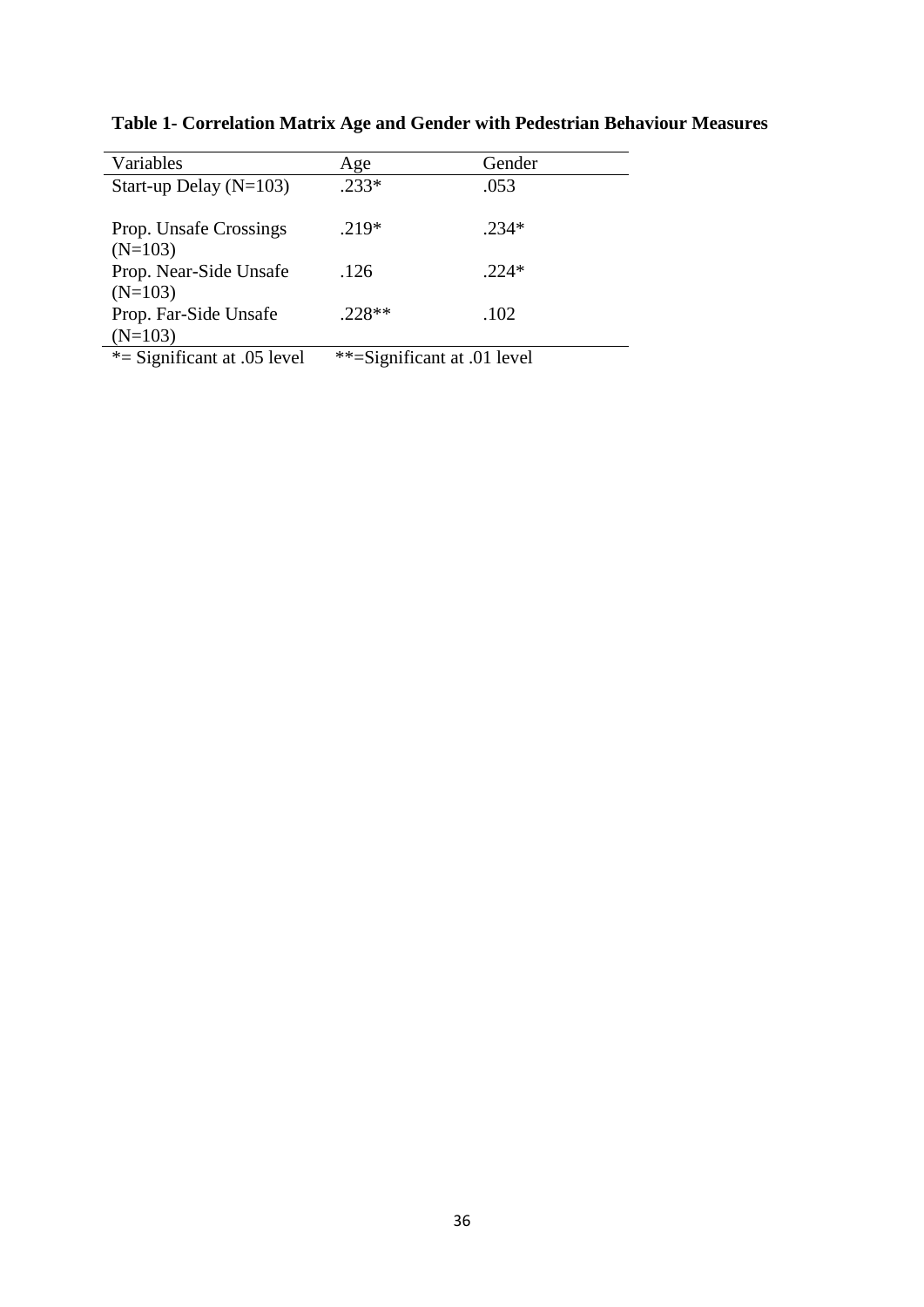| Variables                          | Start-up | Start-up | Walking   | Mobility | Sit to   | Pert | Pert     | PS      | DA      | SA    | <b>SP</b> | <b>SWM</b> | In      | Up   | SetS | <b>RT</b> | <b>WPV</b> |
|------------------------------------|----------|----------|-----------|----------|----------|------|----------|---------|---------|-------|-----------|------------|---------|------|------|-----------|------------|
| $(N=103)$                          | Delay    | Delay    | Speed     | Score    | Stand    | Ave  | COV      |         |         |       |           |            |         |      |      |           |            |
|                                    |          | COV      |           |          |          |      |          |         |         |       |           |            |         |      |      |           |            |
| Start-up Delay                     |          |          | $-.524**$ | $.351**$ | .324**   | .158 | .054     | .138    | .131    | .162  | .015      | $-.130$    | .079    | .156 | .056 | .245*     | $-.082$    |
| Prop. Unsafe                       | $.253*$  | $.506**$ | $-.438**$ | .243*    | .182T    | .085 | $.264**$ | .055    | $-.001$ | .138  | .108      | $-.007$    | $.216*$ | .075 | .017 | .060      | .087       |
| Crossings<br>Prop. Near-Side       | .058     | .583**   | $-.233*$  | .137     | .062     | .015 | $.247*$  | .103    | $-.011$ | .082  | $-.001$   | .057       | .198T   | .029 | .017 | $-.026$   | $-.003$    |
| Unsafe<br>Prop. Far-Side<br>Unsafe | $.552**$ | .053     | $-.614**$ | $.351**$ | $.405**$ | .134 | .123     | $-.054$ | .005    | .190T | 172       | $-.038$    | .069    | .171 | .098 | .172      | .133       |

**Table 2- Partial correlation Matrix of Mobility, Start-up Delay, and Cognitive Function, with Pedestrian Behaviour Measures, controlling for Age and Gender** 

\*= Significant at .05 level \*\*=Significant at .01 level T=trend (*p*=.051-.075)

Ave= Average, Pert= Perturbation, PS= Processing Speed, DA= Divided Attention, SA= Selective Attention, SP= Spatial Planning, SWM= Spatial Working Memory, In= Inhibition, Up= Updating, SetS= Set Shifting Commissions, RT= Reaction Time, WPV= RT Within Participant Variability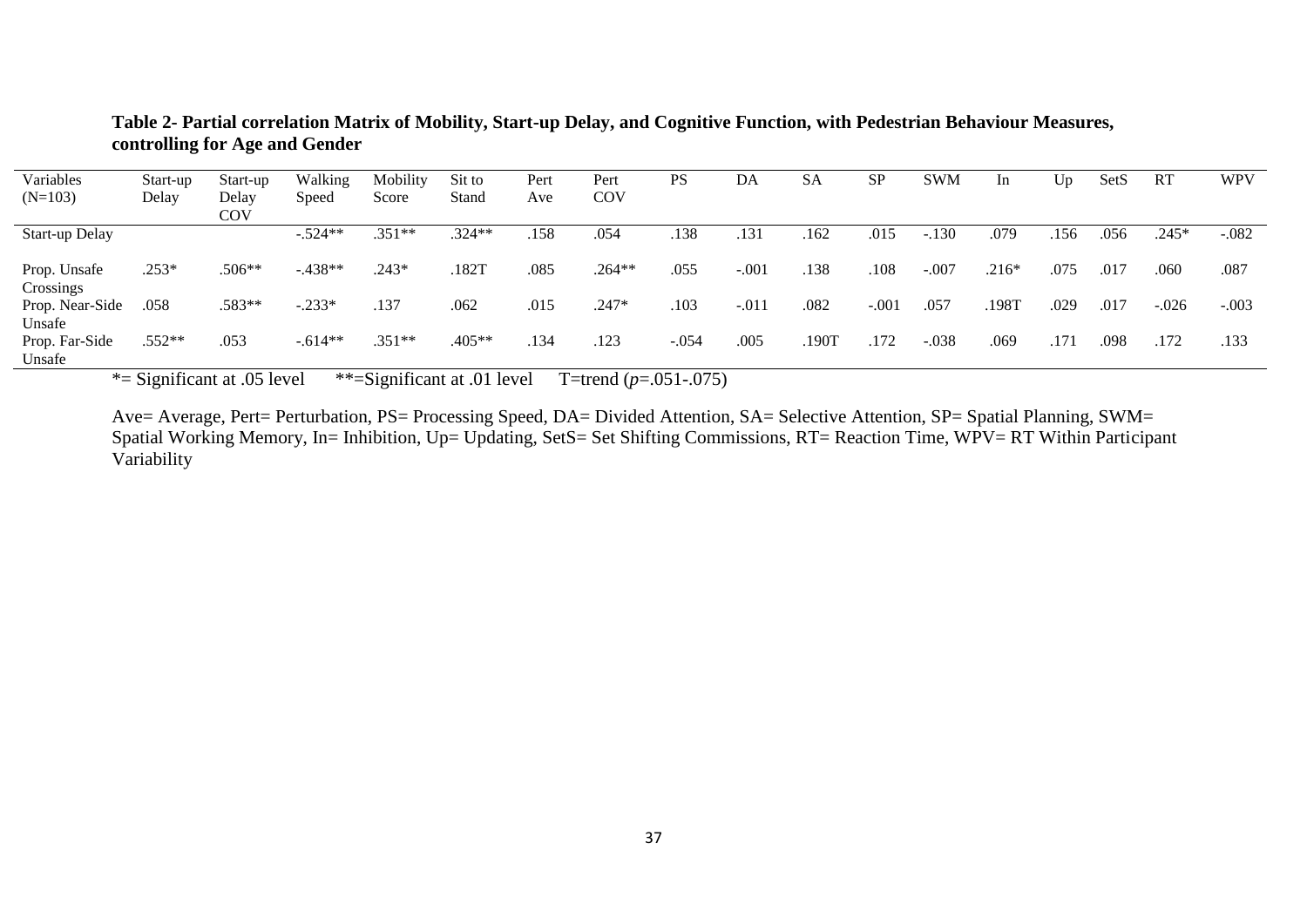| Model Steps        | Variable                                                              | $R^2$    | $^{\wedge}R^2$ | <b>B</b> eta                      | Sig.                     |
|--------------------|-----------------------------------------------------------------------|----------|----------------|-----------------------------------|--------------------------|
| 1 Start-up Delay   | <b>Start-up Delay COV</b>                                             | $.382**$ | $.382**$       | $.618**$                          | ${<}001$                 |
| 2 Mobility         | <b>Start-up Delay COV</b><br><b>Walking Speed</b>                     | $.460**$ | $.078**$       | $.631**$<br>$-279**$              | ${<}001$<br>${<}001$     |
| 3 Visual Attention | <b>Start-up Delay COV</b><br><b>Walking Speed</b><br>Processing Speed | $.494**$ | $.034*$        | $.647**$<br>$-0.242**$<br>$.188*$ | ${<}001$<br>.001<br>.013 |

**Table 3- Predictive Contribution of each Step in explaining Total Proportion of Near-Side Unsafe crossing variance (N=103)** 

\*= Significant at .05 level \*\*= Significant at .01 level  $\land$  R<sup>2</sup>= R<sup>2</sup> change

COV= Coefficient of Variance COV= Coefficient of Variance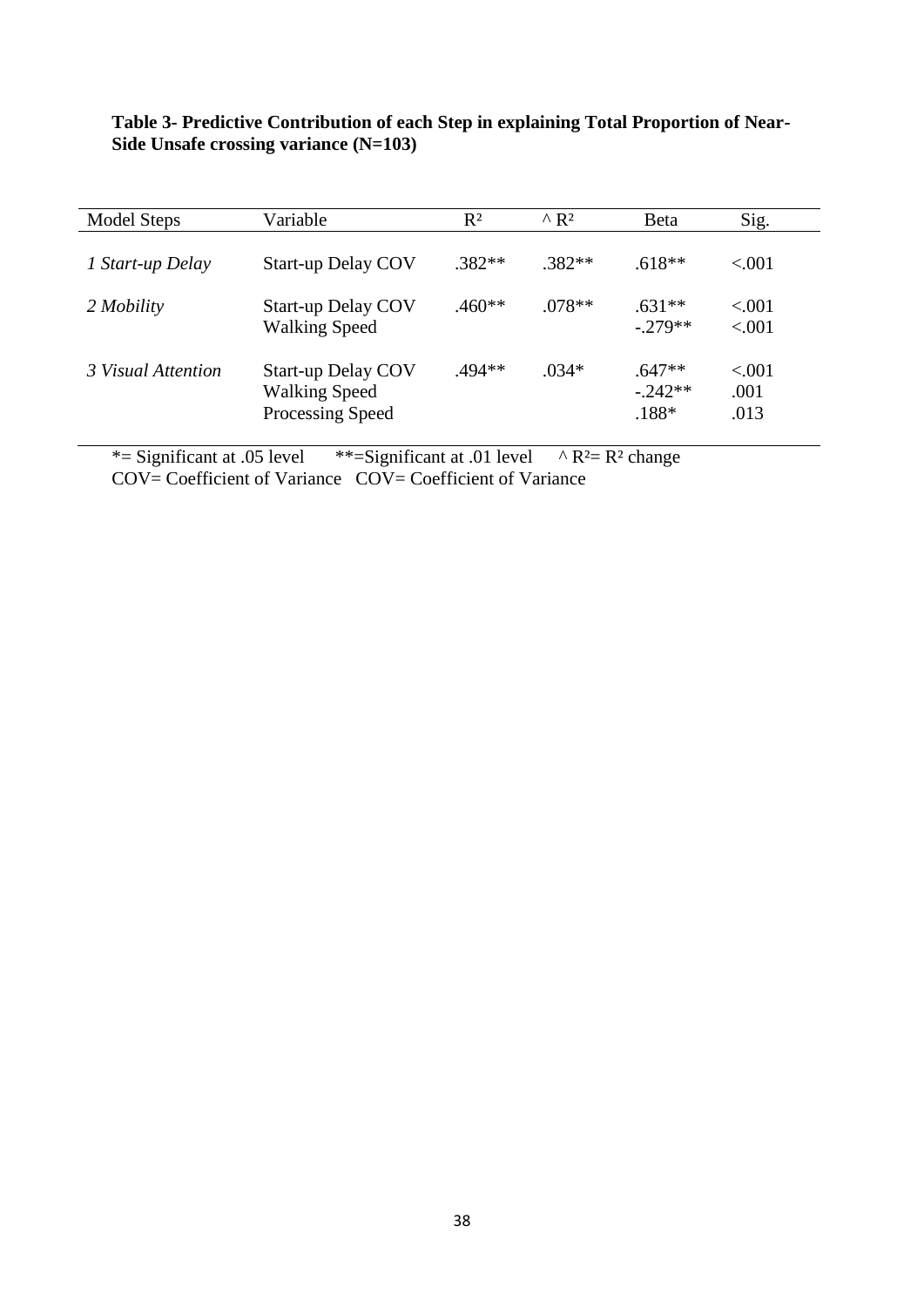| <b>Model Steps</b>            | Variable                                                                                                  | $R^2$                                           | $^{\wedge}R^2$ | Beta                            | Sig.                               |
|-------------------------------|-----------------------------------------------------------------------------------------------------------|-------------------------------------------------|----------------|---------------------------------|------------------------------------|
| 1 Mobility                    | <b>Walking Speed</b>                                                                                      | $.414**$                                        | $.414**$       | $-.644$                         | < .001                             |
| 2 Start-up Delay 1            | <b>Walking Speed</b><br><b>Start-up Delay Ave</b>                                                         | .485**                                          | $.071**$       | $-.467$<br>.319                 | ${<}001$<br>.001                   |
| 3 Start-up Delay 2            | <b>Walking Speed</b><br><b>Start-up Delay Ave</b><br><b>Start-up Delay COV</b>                            | $.527**$                                        | $.042**$       | $-426$<br>.412<br>.218          | ${<}001$<br>< .001<br>.005         |
| 4 Cognition                   | <b>Walking Speed</b><br><b>Start-up Delay Ave</b><br><b>Start-up Delay COV</b><br><b>Spatial Planning</b> | $.548**$                                        | $.021*$        | $-.425$<br>.424<br>.223<br>.144 | ${<}001$<br>< .001<br>.004<br>.045 |
| *= Significant at $.05$ level | **=Significant at .01 level                                                                               | $\wedge$ R <sup>2</sup> = R <sup>2</sup> change |                |                                 |                                    |

### **Table 4- Predictive Contribution of each Step in explaining Total Proportion of Far-Side Unsafe crossing variance (N=103)**

RT= Reaction Time COV= Coefficient of Variance Ave= Average